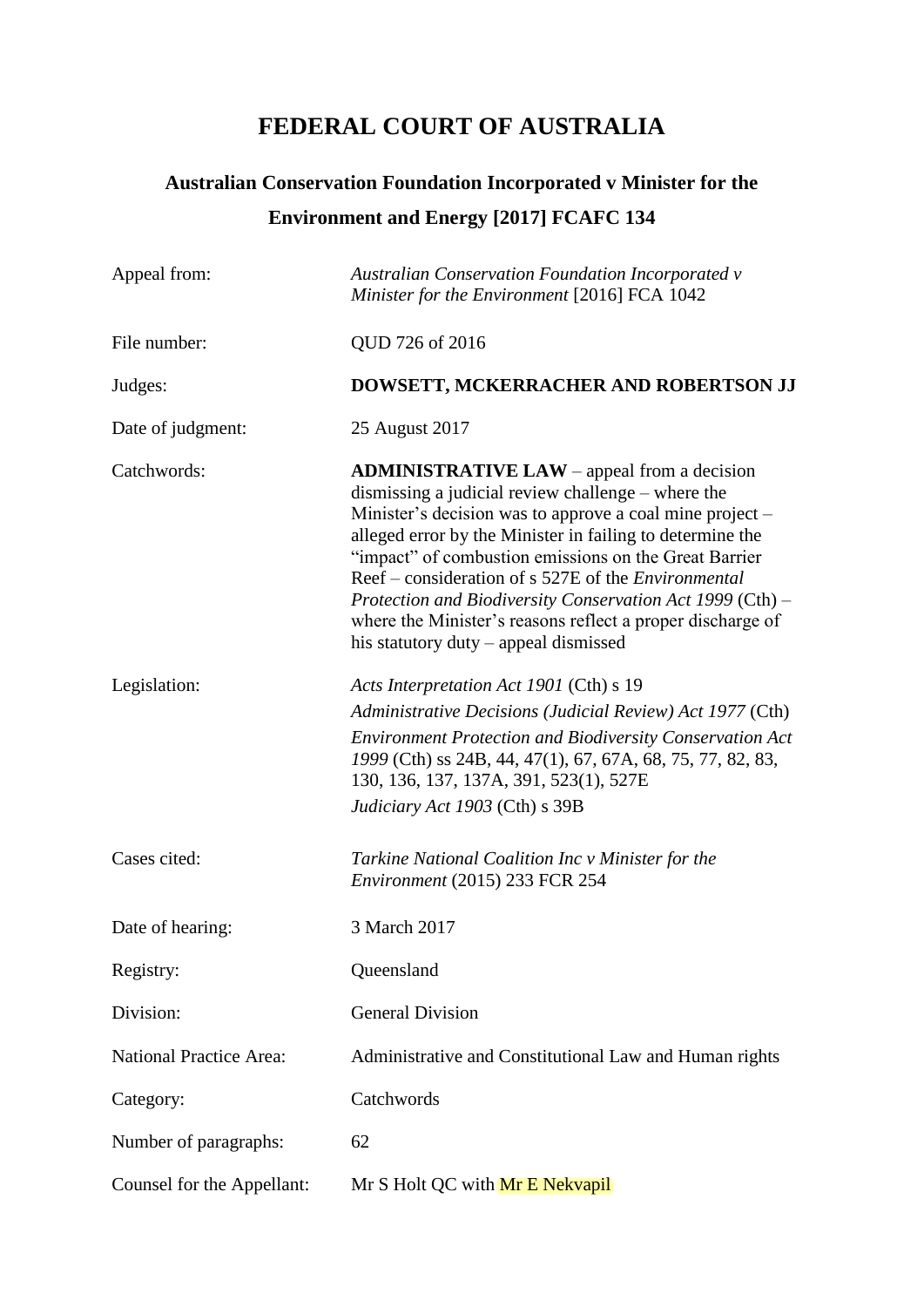| Solicitor for the Appellant:            | Environmental Defenders Office (Old) Inc |
|-----------------------------------------|------------------------------------------|
| Counsel for the First<br>Respondent:    | Mr R Lancaster SC with Mr G del Villar   |
| Solicitor for the First<br>Respondent:  | Australian Government Solicitor          |
| Counsel for the Second<br>Respondent:   | Mr D Clothier QC with Mr S Webster       |
| Solicitor for the Second<br>Respondent: | Ashurst Australia                        |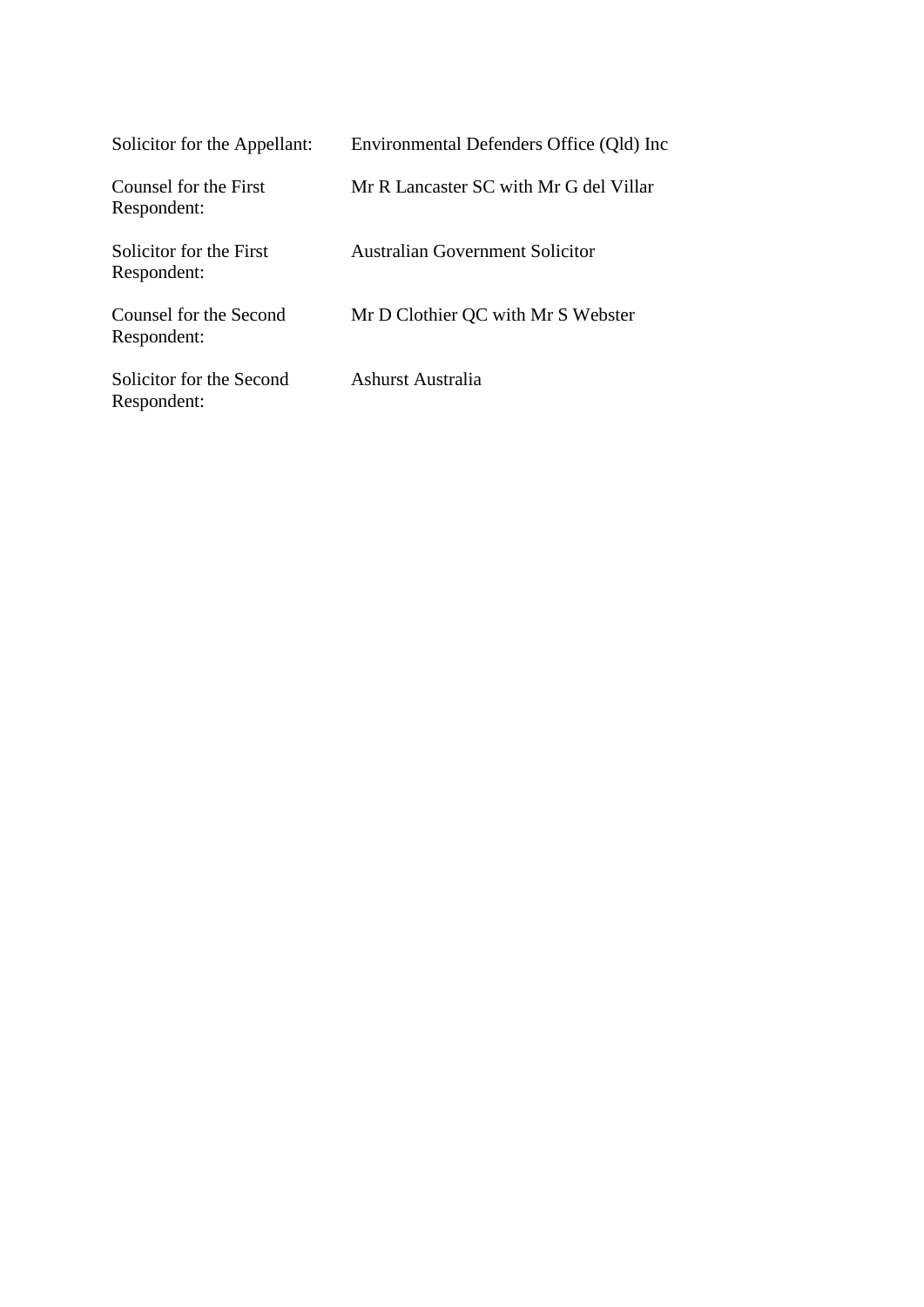## **ORDERS**

**QUD 726 of 2016**

## **BETWEEN: AUSTRALIAN CONSERVATION FOUNDATION INCORPORATED** Appellant

**AND: MINISTER FOR THE ENVIRONMENT AND ENERGY** First Respondent

> **ADANI MINING PTY LTD ACN 145 455 205** Second Respondent

## **JUDGES: DOWSETT, MCKERRACHER AND ROBERTSON JJ DATE OF ORDER: 25 AUGUST 2017**

## **THE COURT ORDERS THAT:**

- 1. the appeal be dismissed;
- 2. within 14 days of this order the appellant file and serve submissions, limited to 3 pages, on the question of costs; and
- 3. within a further 14 days, the respondents file and serve submissions, limited to 3 pages, on the question of costs.

Note: Entry of orders is dealt with in Rule 39.32 of the *Federal Court Rules 2011*.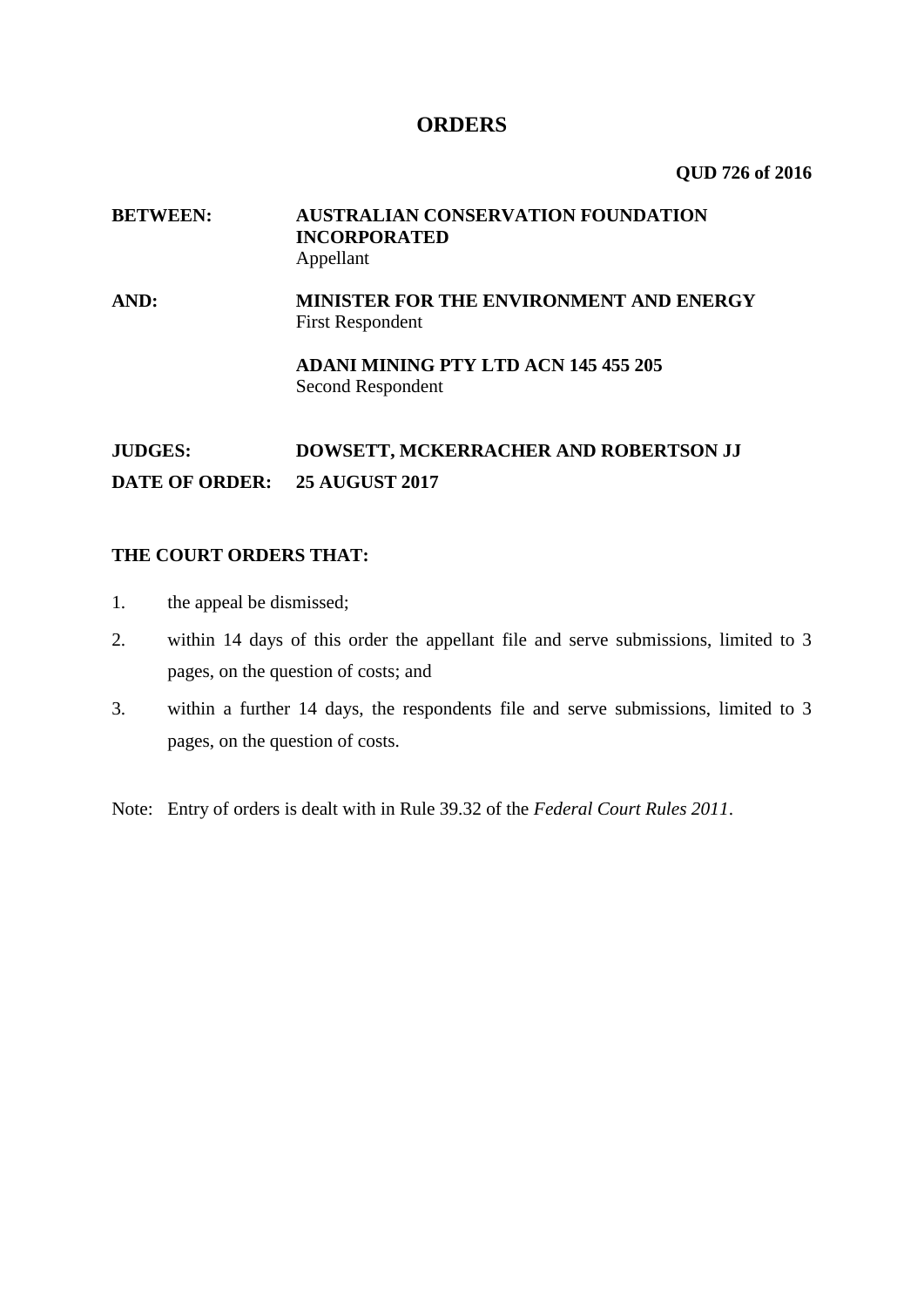## **REASONS FOR JUDGMENT**

## **THE COURT:**

## **INTRODUCTION**

1 The second respondent ("Adani") proposes to develop and operate a coal mine and associated infrastructure in Central Queensland (the "Proposal"). As one might expect, such a proposal requires consultation with, and approval by, the Commonwealth and Queensland governments and/or government agencies. At Commonwealth level, the Proposal engages the operation of the *Environment Protection and Biodiversity Conservation Act 1999* (Cth) (the "Conservation Act"). That Act requires consideration of the Proposal in connection with, amongst other matters, its effects upon the environment. These proceedings are concerned with the effects or likely effects on the Great Barrier Reef (the "Reef").

## **THE LEGISLATIVE REGIME**

- 2 Section 67 of the Conservation Act identifies actions described as "controlled actions". In general, they are actions which would have, or be likely to have a "significant impact" upon certain identified matters. A provision which prohibits such an act is called a "controlling provision". Division 1 of Pt 3 is divided into numerous subdivisions. Each of subdivisions A-G addresses a particular matter of national significance. For present purposes, the relevant subdivisions are:
	- subdivision A, dealing with declared World Heritage properties;
	- subdivision B, dealing with National Heritage places; and
	- subdivision FA, dealing with the Great Barrier Reef Marine Park.
- 

3 In each subdivision there is a prohibition upon the taking of action that has, will have, or is likely to have a significant impact on:

- in the case of subdivision A, the World Heritage values of a declared World Heritage property;
- in the case of subdivision B, the National Heritage values of a National Heritage place; and
- in the case of subdivision FA, the environment.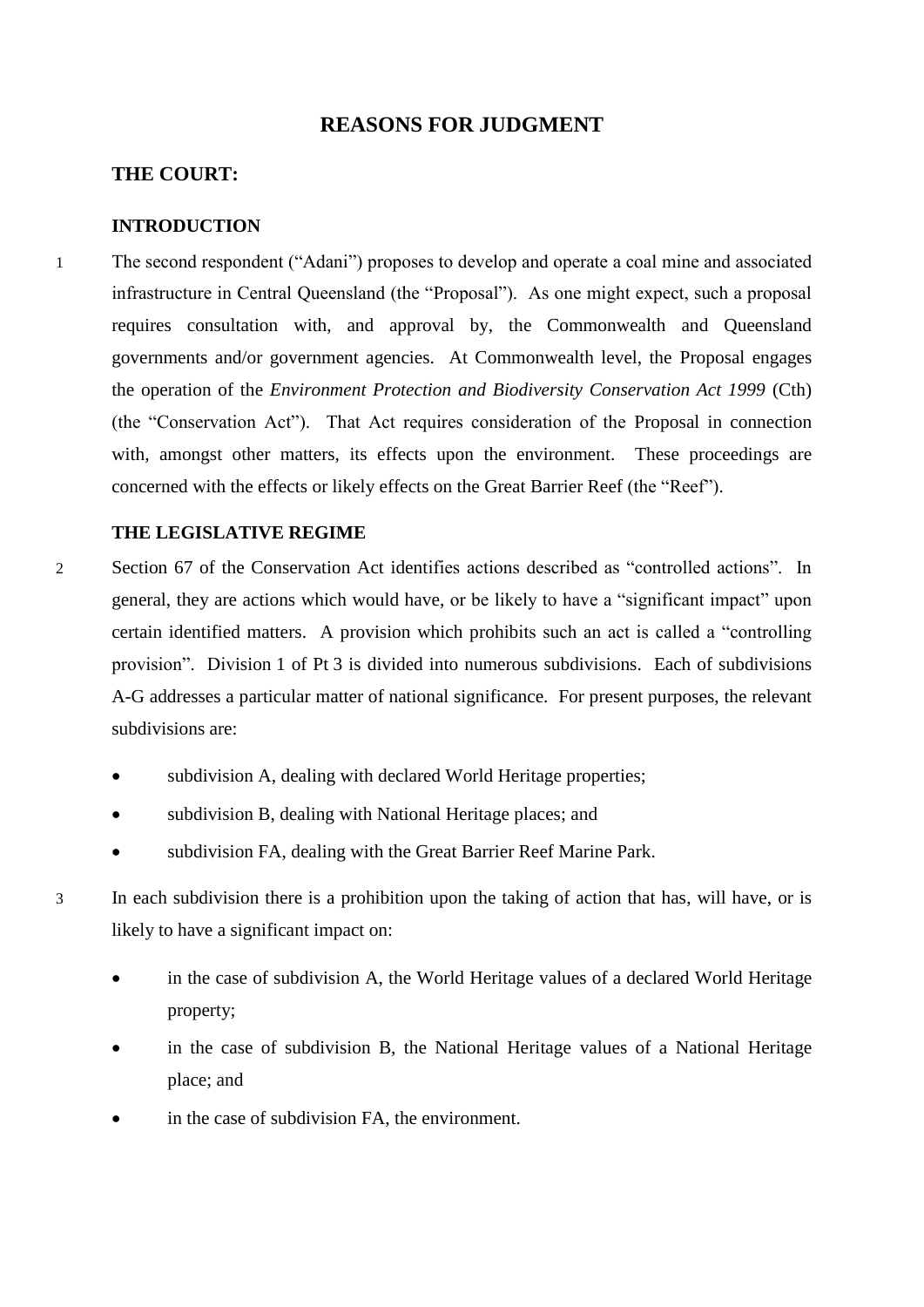- 4 For relevant purposes, the Reef area is a World Heritage property and a National heritage place.
- 5 In subdivision FA, there is an apparent anomaly in the use of the word "environment". In s 24B(1) the relevant prohibition is on conduct which occurs in the Great Barrier Reef Marine Park (the "Marine Park") which action has, will have or is likely to have a significant impact on "the environment". In s 24B(2) the prohibition is on conduct outside of the Marine Park, but within the "Australian jurisdiction", which conduct has, will have or is likely to have a significant impact on "the environment in the [Great Barrier Reef] Marine Park". For present purposes, however, the apparent anomaly is of no significance.
- 6 The prohibitions in all of these subdivisions do not apply if the action in question has been approved pursuant to Pt 9 of the Conservation Act. In Pt 9, s 130 provides that the "Minister" may give such approval. It seems that pursuant to s 19 of the *Acts Interpretation Act 1901* (Cth) (the "Acts Interpretation Act"), the first respondent (the "Minister") was the relevant minister.
- 7 Concerning the word "action" s 523(1) provides:

Subject to this Subdivision, action includes:

- (a) a project; and
- (b) a development; and
- (c) an undertaking; and
- (d) an activity or series of activities; and
- (e) an alteration of any of the things mentioned in paragraph (a), (b), (c) or (d).
- 8 The Proposal is, itself, an "action". The word "impact" is defined in s 527E as follows:
	- (1) For the purposes of this Act, an event or circumstance is an *impact* of an action taken by a person if:
		- (a) the event or circumstance is a direct consequence of the action; or
		- (b) for an event or circumstance that is an indirect consequence of the action—subject to subsection (2), the action is a substantial cause of that event or circumstance.
	- (2) For the purposes of paragraph  $(1)(b)$ , if:
		- (a) a person (the *primary person*) takes an action (the *primary action*); and
		- (b) as a consequence of the primary action, another person (the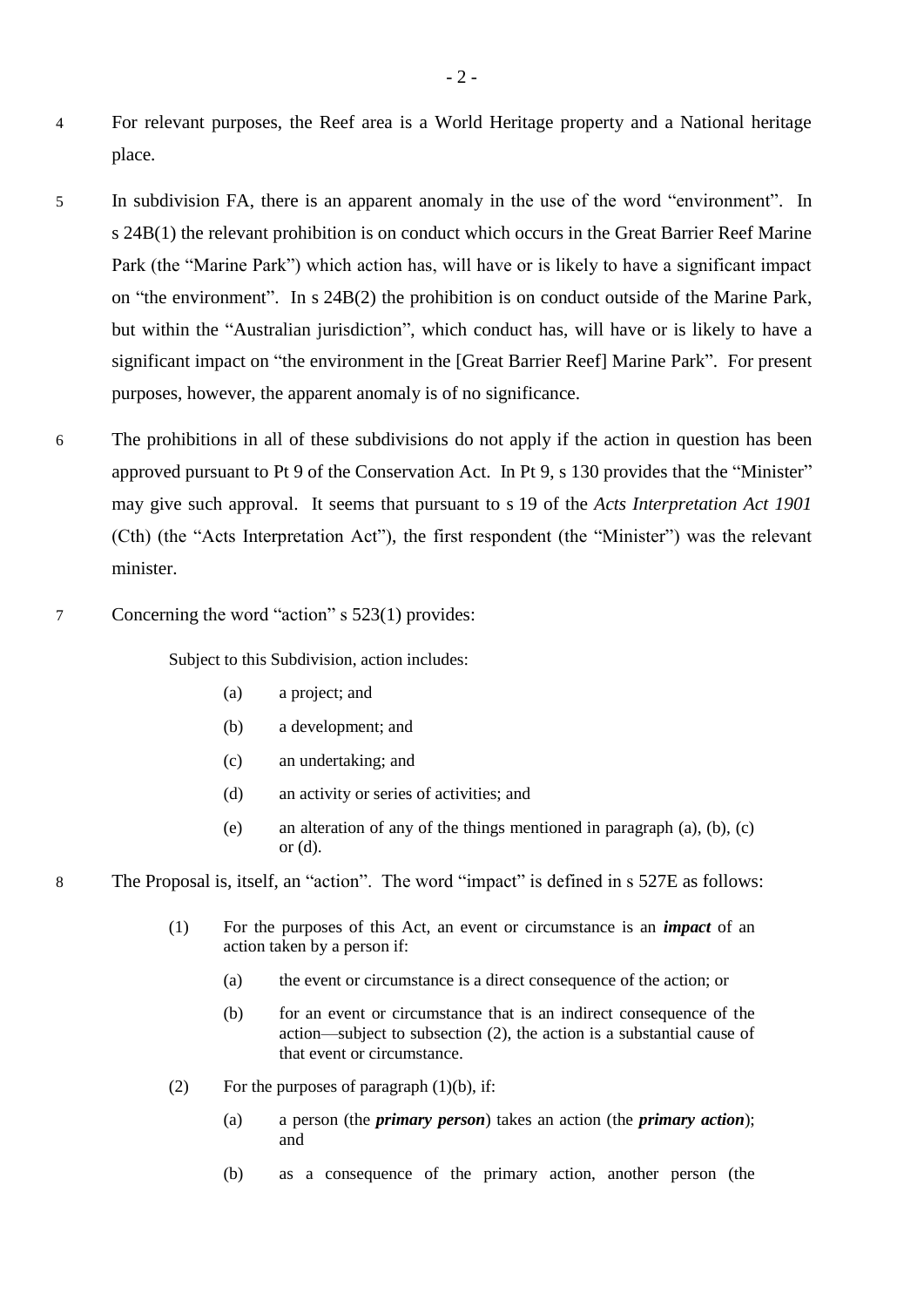*secondary person*) takes another action (the *secondary action*); and

- (c) the secondary action is not taken at the direction or request of the primary person; and
- (d) an event or circumstance is a consequence of the secondary action;

then that event or circumstance is an *impact* of the primary action only if:

- (e) the primary action facilitates, to a major extent, the secondary action; and
- (f) the secondary action is:
	- (i) within the contemplation of the primary person; or
	- (ii) a reasonably foreseeable consequence of the primary action; and
- (g) the event or circumstance is:
	- (i) within the contemplation of the primary person; or
	- (ii) a reasonably foreseeable consequence of the secondary action.
- 9 For present purposes, subs 527E(1)(b) is the central part of the definition of the word "impact".

#### **SEEKING APPROVAL**

- 10 There is a somewhat complex procedural route which must be taken in order to obtain an approval for the taking of an action. As would be expected, before the Minister can grant an approval, the proposed action must be assessed. Part 8 of the Act deals with "Assessing impacts of controlled actions". Part 9 deals with "Approval of actions". Part 8 identifies a number of different assessment methods. The Minister must identify the method to be adopted in any particular case. However s 83(1) provides that Pt 8 does not apply in relation to an action if:
	- ...

...

- (a) the action is to be taken in a State or self governing Territory; and
- (b) a bilateral agreement between the Commonwealth and the State or Territory declares that actions in a class that includes the action need not be assessed under this Part; and
- (c) the provision of the bilateral agreement making the declaration is in operation in relation to the action.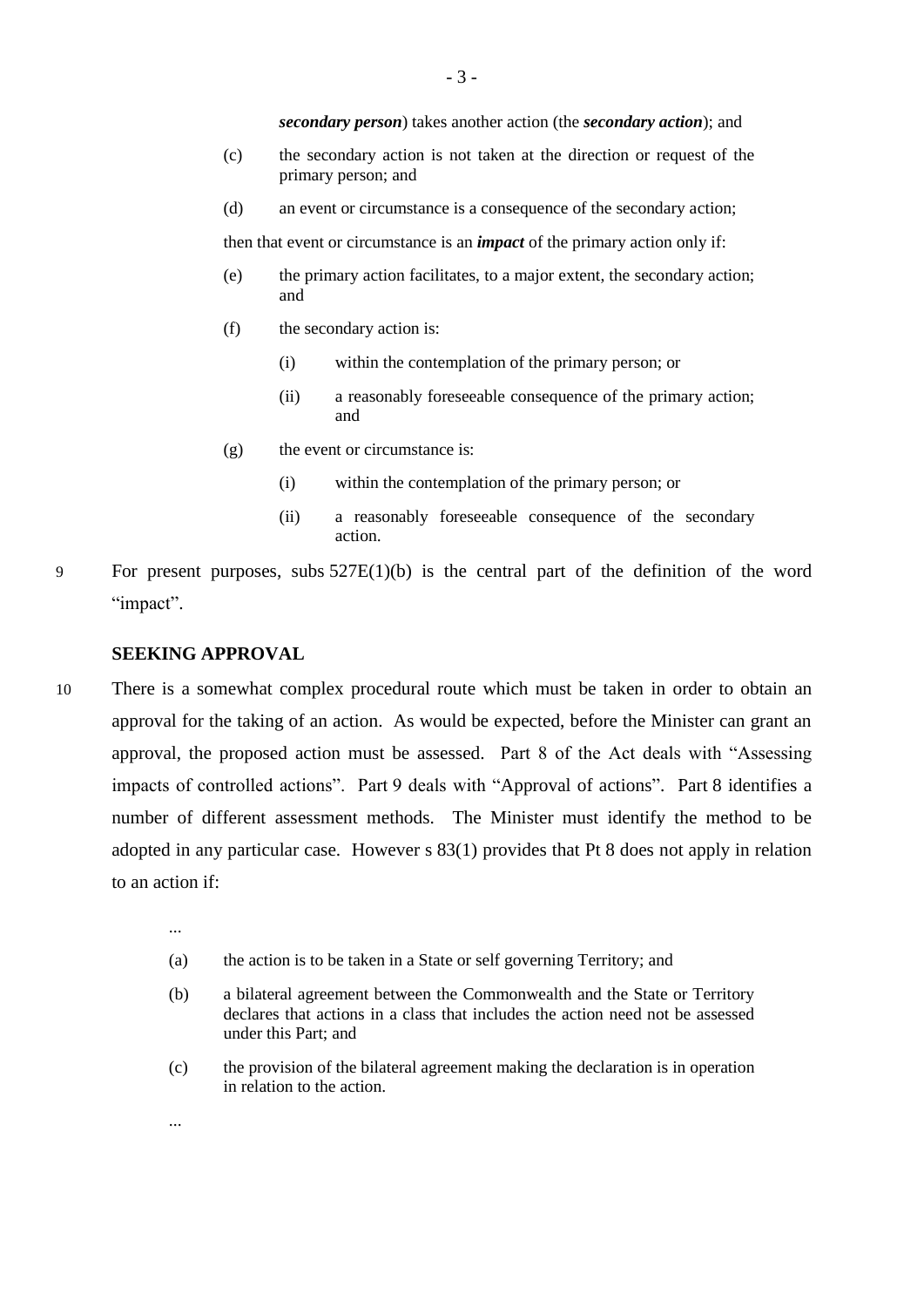11 Not infrequently, the Commonwealth and the State or Territory in which a proposed action is to occur, will both have interests in its assessment and approval. Chapter 3 authorizes the making of a "bilateral agreement" between the Commonwealth and a relevant State or Territory. Section 44 provides:

> The object of this Part is to provide for agreements between the Commonwealth and a State or self governing Territory that:

- (a) protect the environment; and
- (b) promote the conservation and ecologically sustainable use of natural resources; and
- (c) ensure an efficient, timely and effective process for environmental assessment and approval of actions; and
- (d) minimise duplication in the environmental assessment and approval process through Commonwealth accreditation of the processes of the State or Territory (and vice versa).
- 12 Section 47(1) provides:

A bilateral agreement may declare that actions in a class of actions identified wholly or partly by reference to the fact that they have been assessed in a specified manner need not be assessed under Part 8.

- 13 It is accepted that the Proposal was assessed pursuant to such a bilateral agreement between the Commonwealth and the State of Queensland (the "Queensland Bilateral Agreement").
- 14 Chapter 4 of the Conservation Act deals with environmental assessments and approvals. Section 67, to which we have already referred, provides:

An action that a person proposes to take is a *controlled action* if the taking of the action by the person without approval under Part 9 for the purposes of a provision of Part 3 would be (or would, but for section 25AA or 28AB, be) prohibited by the provision. The provision is a *controlling provision* for the action.

15 Section 67A provides:

A person must not take a controlled action unless an approval of the taking of the action by the person is in operation under Part 9 for the purposes of the relevant provision of Part 3.

- ...
- 16 Section 68 provides:
	- (1) A person proposing to take an action that the person thinks may be or is a controlled action must refer the proposal to the Minister for the Minister's decision whether or not the action is a controlled action.
	- (2) A person proposing to take an action that the person thinks is not a controlled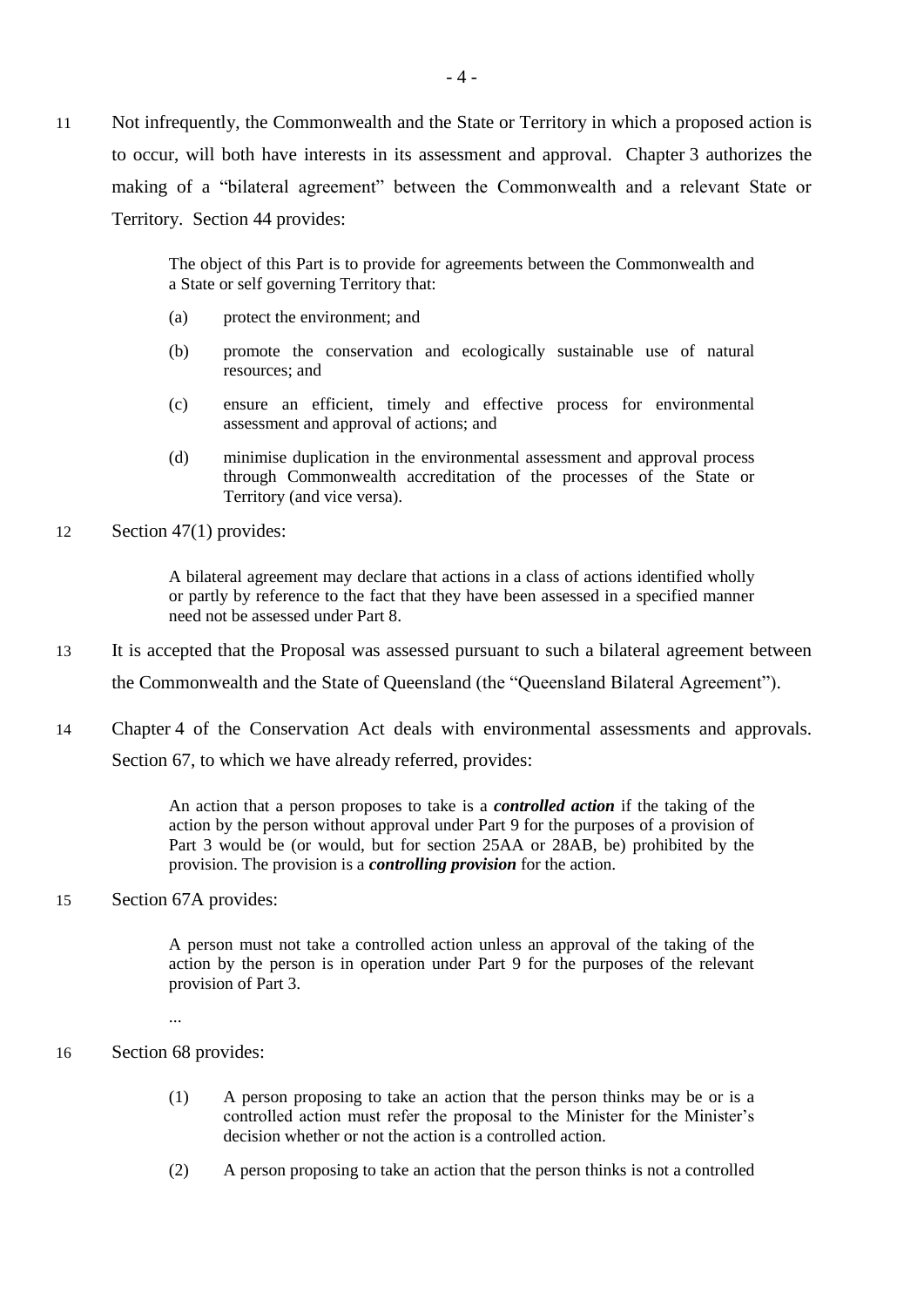action may refer the proposal to the Minister for the Minister's decision whether or not the action is a controlled action.

- (3) In a referral under this section, the person must state whether or not the person thinks the action the person proposes to take is a controlled action.
- (4) If the person states that the person thinks the action is a controlled action, the person must identify in the statement each provision that the person thinks is a controlling provision.
- (5) Subsections (1) and (2) do not apply in relation to a person proposing to take an action if the person has been informed by the Minister under section 73 that the proposal has been referred to the Minister.
- (6) This section is affected by section 68A.
- 17 Subsequent sections prescribe actions which the Minister must take in connection with such a referral. Division 1A contemplates a situation in which the Minister summarily decides that the proposed action would have unacceptable impacts on a matter protected by a provision of Pt 3 (a "protected matter"). Section 34 identifies such matters. Relevantly, they include:
	- the world heritage values of a declared World Heritage property;
	- the national heritage values of a National Heritage place; and
	- the environment in the Great Barrier Reef Marine Park.
- 18 Part 7 Div 2 is headed "Ministerial decision whether action needs approval". Section 75 provides relevantly as follows:
	- ...
	- (1) The Minister must decide:
		- (a) whether the action that is the subject of a proposal referred to the Minister is a controlled action; and
		- (b) which provisions of Part 3 (if any) are controlling provisions for the action.
	- ...
	- (1A) In making a decision under subsection (1) about the action, the Minister must consider the comments (if any) received:
		- (a) in response to the invitation under subsection 74(3) for anyone to give the Minister comments on whether the action is a controlled action; and
	- ...
	- (2) If, when the Minister makes a decision under subsection (1), it is relevant for the Minister to consider the impacts of an action:
		- (a) the Minister must consider all adverse impacts (if any) the action: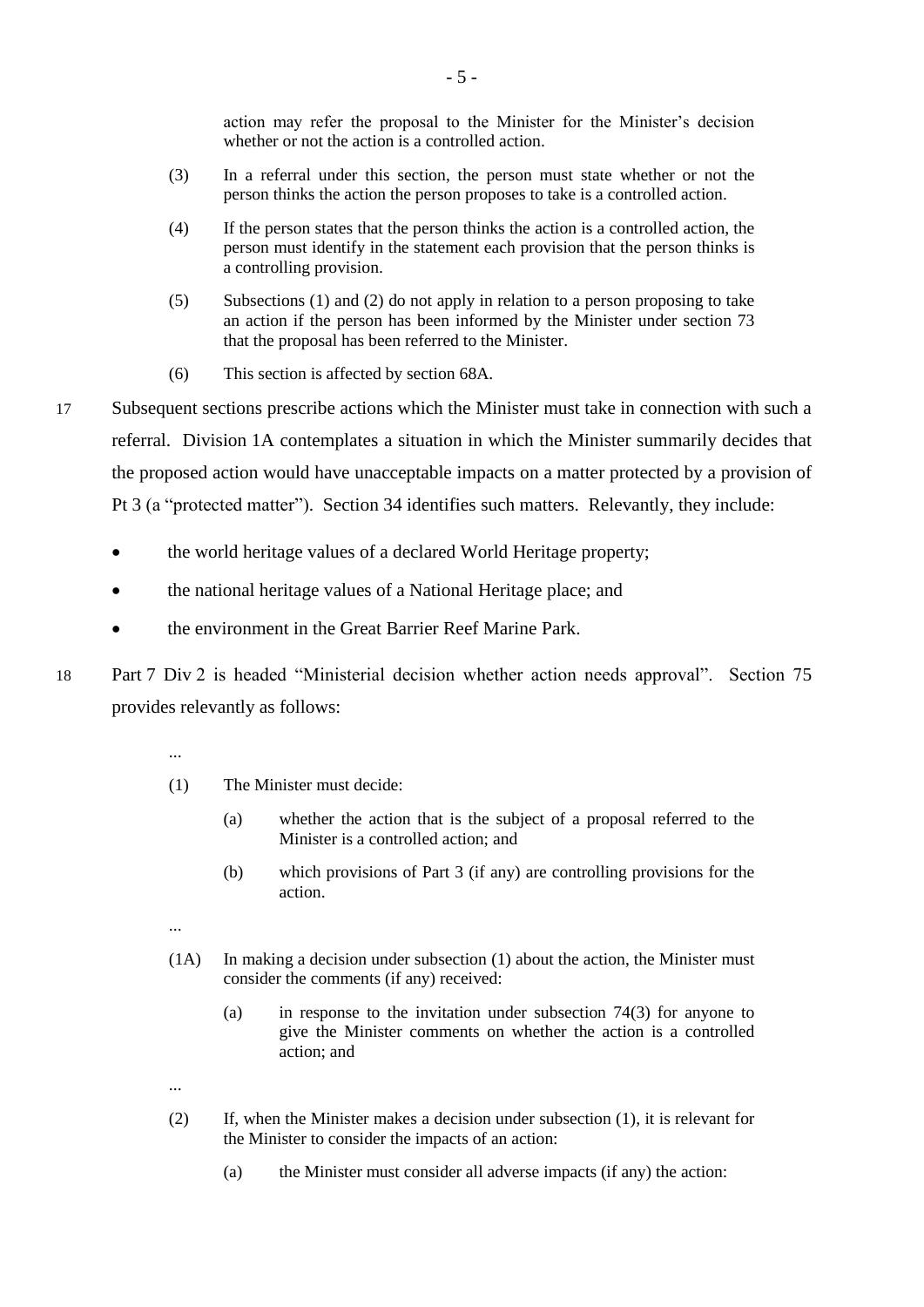- (i) has or will have; or
- (ii) is likely to have;

on the matter protected by each provision of Part 3; and

- (b) must not consider any beneficial impacts the action:
	- (i) has or will have; or
	- (ii) is likely to have;

on the matter protected by each provision of Part 3.

- 19 Section 77 provides:
	- ...
	- (1) Within 10 business days after deciding whether an action that is the subject of a proposal referred to the Minister is a controlled action or not, the Minister must:
		- (a) give written notice of the decision to:
			- (i) the person proposing to take the action; and
			- (ii) if the Minister has designated as proponent of the action a person who does not propose to take the action—that person; and
			- (iii) if the Minister decided that the action is a controlled action because of Division 1 of Part 3 (which deals with matters of national environmental significance)—the appropriate Minister of each State or self governing Territory in which the action is to be taken; and
		- (b) publish notice of the decision in accordance with the regulations.
	- ...
	- (2) If the decision is that the action is a controlled action, the notice must identify each of the controlling provisions.
	- ...
	- (4) The Minister must give reasons for the decision to a person who:
		- (a) has been given the notice; and
		- (b) within 28 days of being given the notice, has requested the Minister to provide reasons.

The Minister must do so as soon as practicable, and in any case within 28 days of receiving the request.

20 Following the Minister's decision that a proposed action is a controlled action, the proposed action will be assessed, either pursuant to a bilateral agreement or pursuant to Pt 8. As there was such an agreement between the Commonwealth and the State of Queensland, Pt 8 was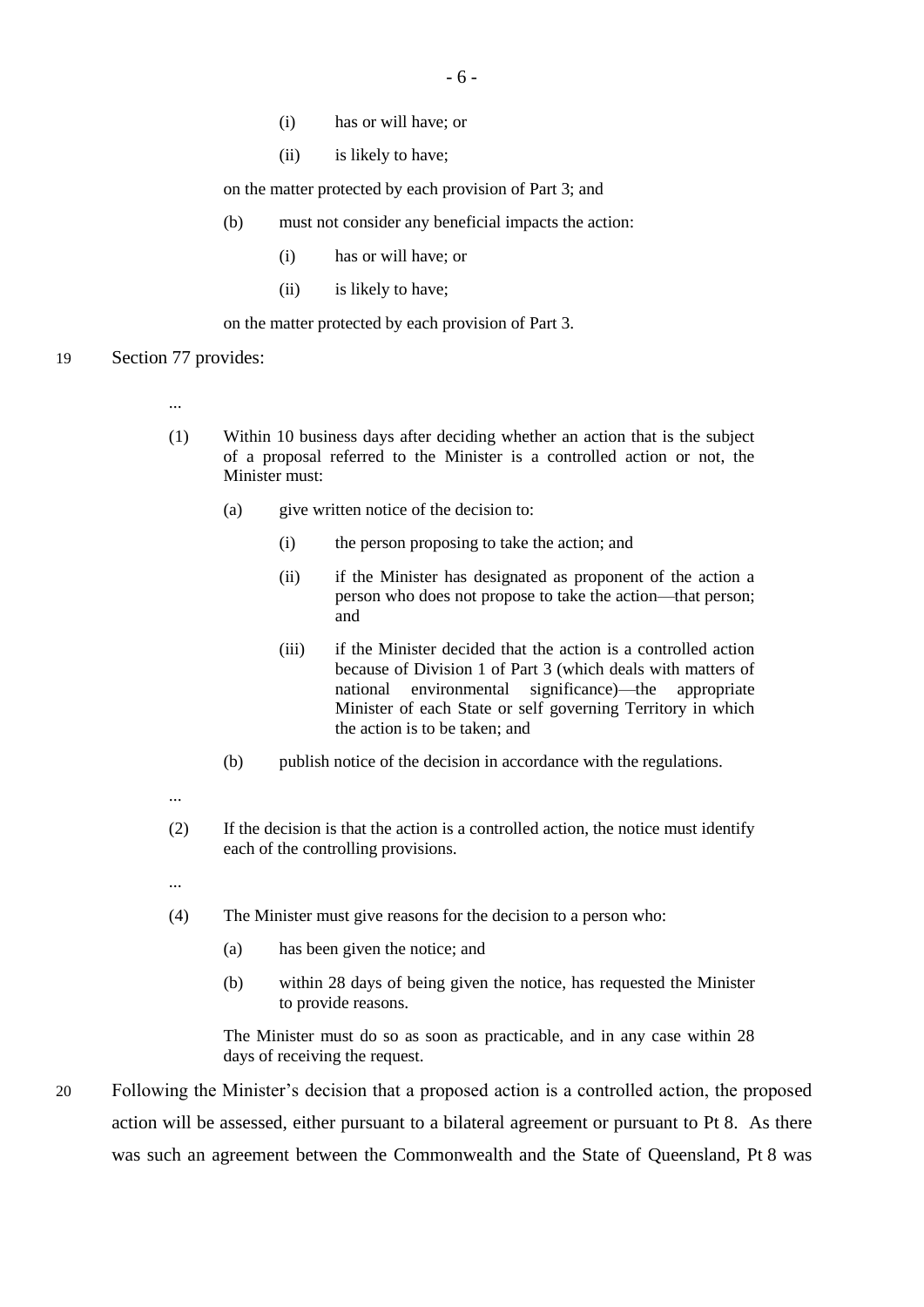not engaged, and so assessment of the Proposal proceeded in accordance with the requirements of the Queensland Bilateral Agreement. Although s 83 suggests that Pt 3 did not apply to the Proposal, the primary Judge concluded that the combined effect of ss 528, 81 and 82 was that s 82 defined the term "relevant impact" for all purposes under the Conservation Act. That term is used in provisions of the Conservation Act which are presently relevant, particularly s 136(2)(e). We agree with his Honour's reasons concerning this question of construction. We do not understand that conclusion to be challenged on appeal.

- 21 Section 130 provides:
	- ...

(1) The Minister must decide whether or not to approve, for the purposes of each controlling provision for a controlled action, the taking of the action.

(1A) The Minister must make the decision within the relevant period specified in subsection (1B) that relates to the controlled action, or such longer period as the Minister specifies in writing.

- (1B) The relevant period, in relation to a controlled action, is as follows:
	- (a) if the action is the subject of an assessment report—the period of 30 business days beginning on the first business day after the Minister receives the assessment report;
	- (b) if Division 3A of Part 8 (assessment on referral information) applies to the action—the period of 20 business days beginning on the first business day after the Minister receives the finalised recommendation report under subsection 93(5);
	- (c) if Division 4 of Part 8 (assessment on preliminary documentation) applies to the action—the period of 40 business days beginning on the first business day after the Minister receives the documents under subsection 95B(1) or the statement under subsection 95B(3), as the case requires;
	- (d) if Division 5 (public environment reports) or Division 6 (environmental impact statements) of Part 8 applies to the action the period of 40 business days beginning on the first business day after the Minister receives the finalised public environment report or the finalised environmental impact statement, as the case requires;
	- (e) if a commission has conducted an inquiry relating to the action—the period of 40 business days beginning on the first business day after the Minister receives the report of the commission.
- ...
- (2) An assessment report is a report given to the Minister as described in:
	- (a) subsection 47(4) (about assessments under a bilateral agreement); or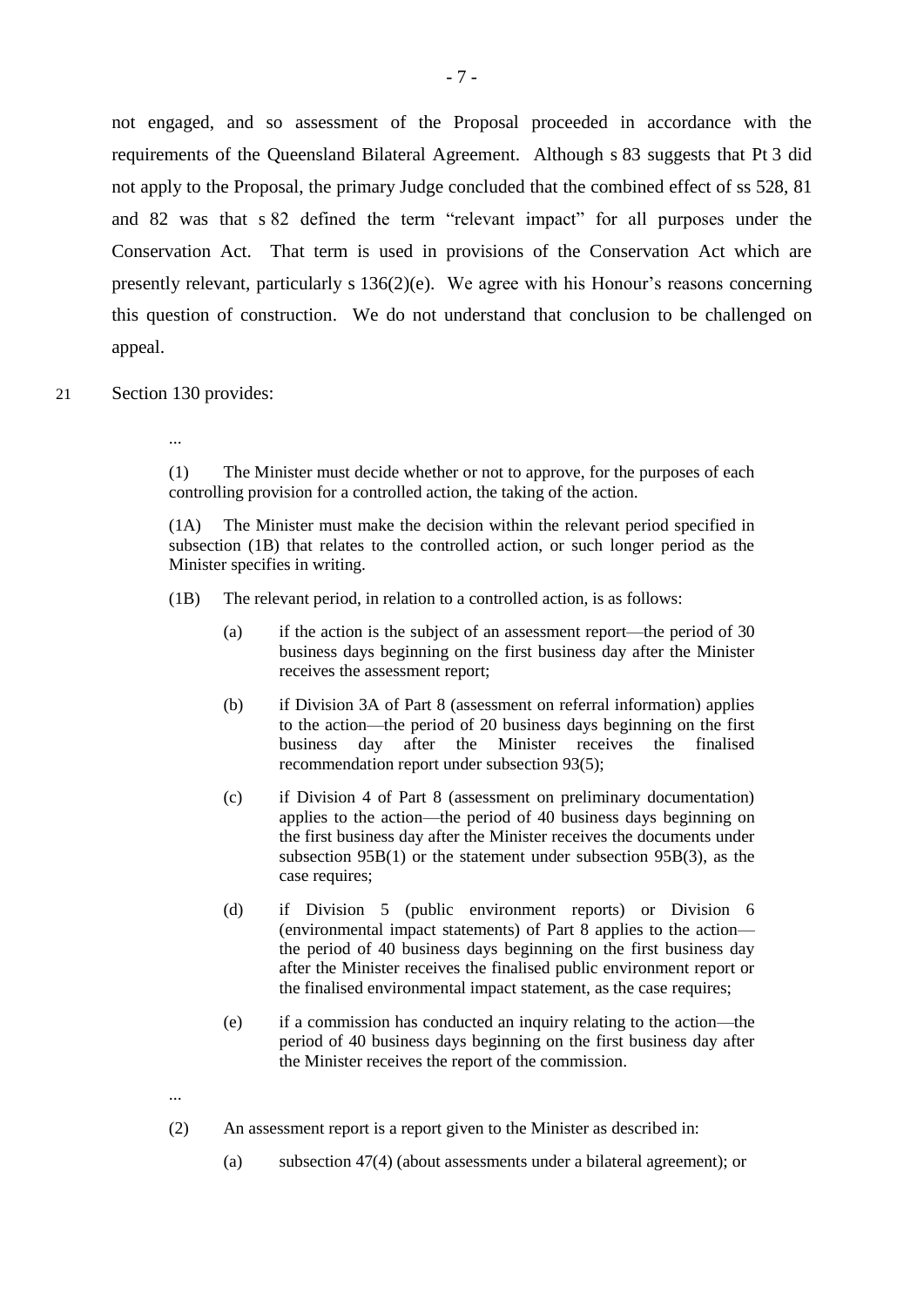- (b) subsection 84(3) (about assessments in a manner specified in a declaration); or
- (c) subsection 87(4) (about assessments by accredited assessment processes).
- ...
- (4) If the Minister specifies a longer period for the purposes of subsection (1A), he or she must:
	- (a) give a copy of the specification to the person proposing to take the action; and
	- (b) publish the specification in accordance with the regulations.
- ...
- (4A) If, under section 131AB, the Minister is required to obtain advice from the Independent Expert Scientific Committee on Coal Seam Gas and Large Coal Mining Development before making a decision whether or not to approve the taking of an action, a day is not to be counted as a business day for the purposes of subsection (1B) if it is:
	- (a) on or after the day the Minister requested the advice; and
	- (b) on or before the day on which the Minister obtains the advice.
- ...
- (5) If, under section 132, the Minister has requested more information for the purposes of making a decision whether or not to approve the taking of an action, a day is not to be counted as a business day for the purposes of subsection (1B) if it is:
	- (a) on or after the day the Minister requested the information; and
	- (b) on or before the day on which the Minister receives the last of the information requested.
- 22 Section 130 prescribes an apparently tight timeframe within which a decision as to approval must be made, although the Minister may extend the relevant period. In making his decision, the Minister will have the benefit of a report of the kind contemplated in s 130(2). In the present case the relevant report was that prepared in accordance with the requirements of the Queensland Bilateral Agreement. In some circumstances the Minister may be obliged to seek advice from another nominated source and/or to invite comments from identified parties. Section 132 permits the Minister, "on reasonable grounds", to seek further information before making a decision. He or she must invite public comment. The approval of the proposed action must be, "for the purposes of each controlling provision".
- 23 Section 133 provides relevantly:
	- (1) After receiving the assessment documentation relating to a controlled action,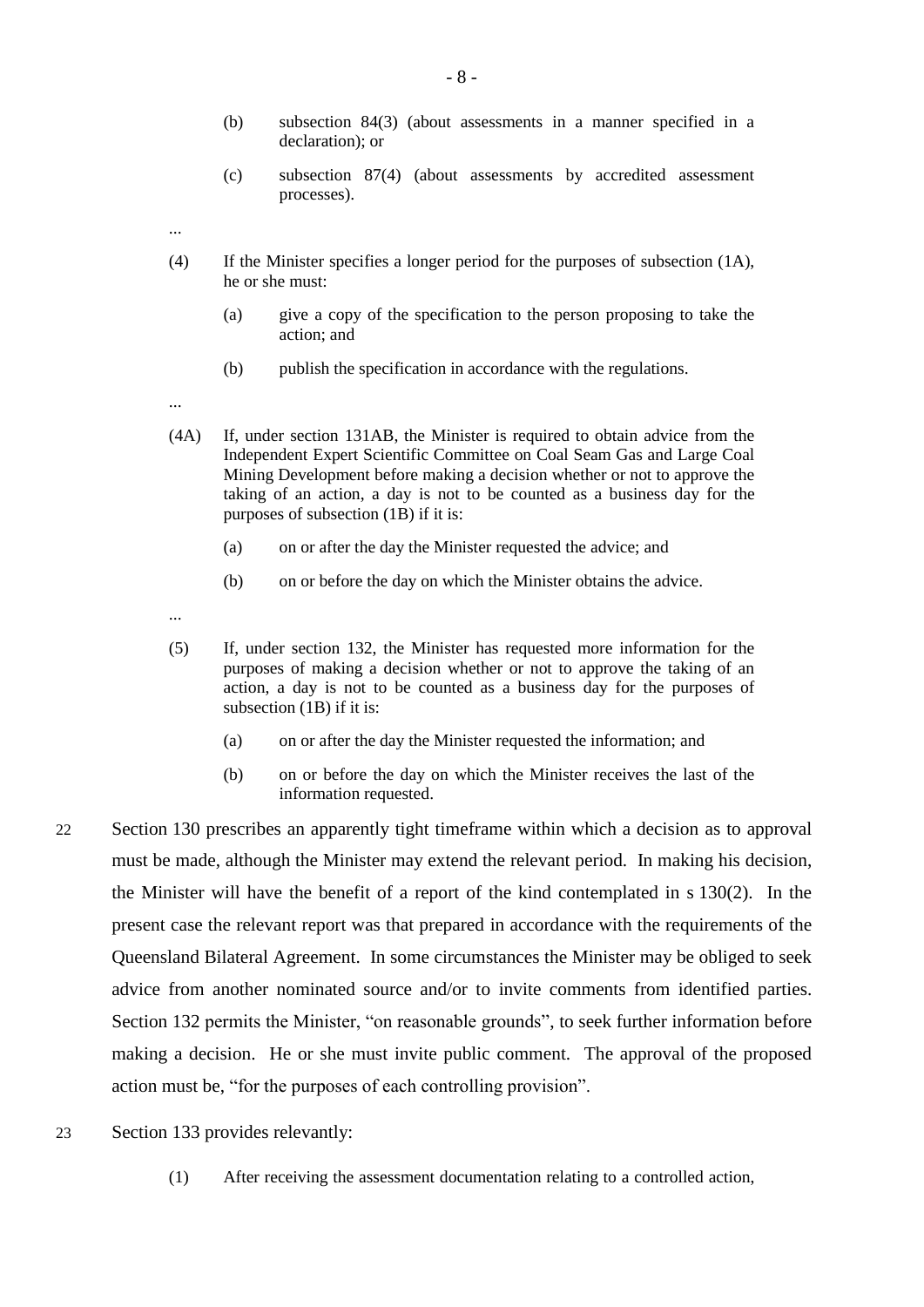or the report of a commission that has conducted an inquiry relating to a controlled action, the Minister may approve for the purposes of a controlling provision the taking of the action by a person.

- ...
- (2) An approval must:
	- (a) be in writing; and
	- (b) specify the action (including any alternative proposals approved under subsection (1A)) that may be taken; and
	- (c) name the person to whom the approval is granted; and
	- (d) specify each provision of Part 3 for which the approval has effect; and
	- (e) specify the period for which the approval has effect; and
	- (f) set out the conditions attached to the approval.
	- ...
- 24 Section 136 relevantly provides:
	- (1) In deciding whether or not to approve the taking of an action, and what conditions to attach to an approval, the Minister must consider the following, so far as they are not inconsistent with any other requirement of this Subdivision:
		- (a) matters relevant to any matter protected by a provision of Part 3 that the Minister has decided is a controlling provision for the action;
		- (b) economic and social matters.
	- (2) In considering those matters, the Minister must take into account:
		- (a) the principles of ecologically sustainable development; and
		- (b) the assessment report (if any) relating to the action; and
		- (ba) if Division 3A of Part 8 (assessment on referral information) applies to the action—the finalised recommendation report relating to the action given to the Minister under subsection 93(5); and
		- (bc) if Division 4 of Part 8 (assessment on preliminary documentation) applies to the action:
			- (i) the documents given to the Minister under subsection 95B(1), or the statement given to the Minister under subsection 95B(3), as the case requires, relating to the action; and
			- (ii) the recommendation report relating to the action given to the Minister under section 95C; and
		- (c) if Division 5 (public environment reports) of Part 8 applies to the action: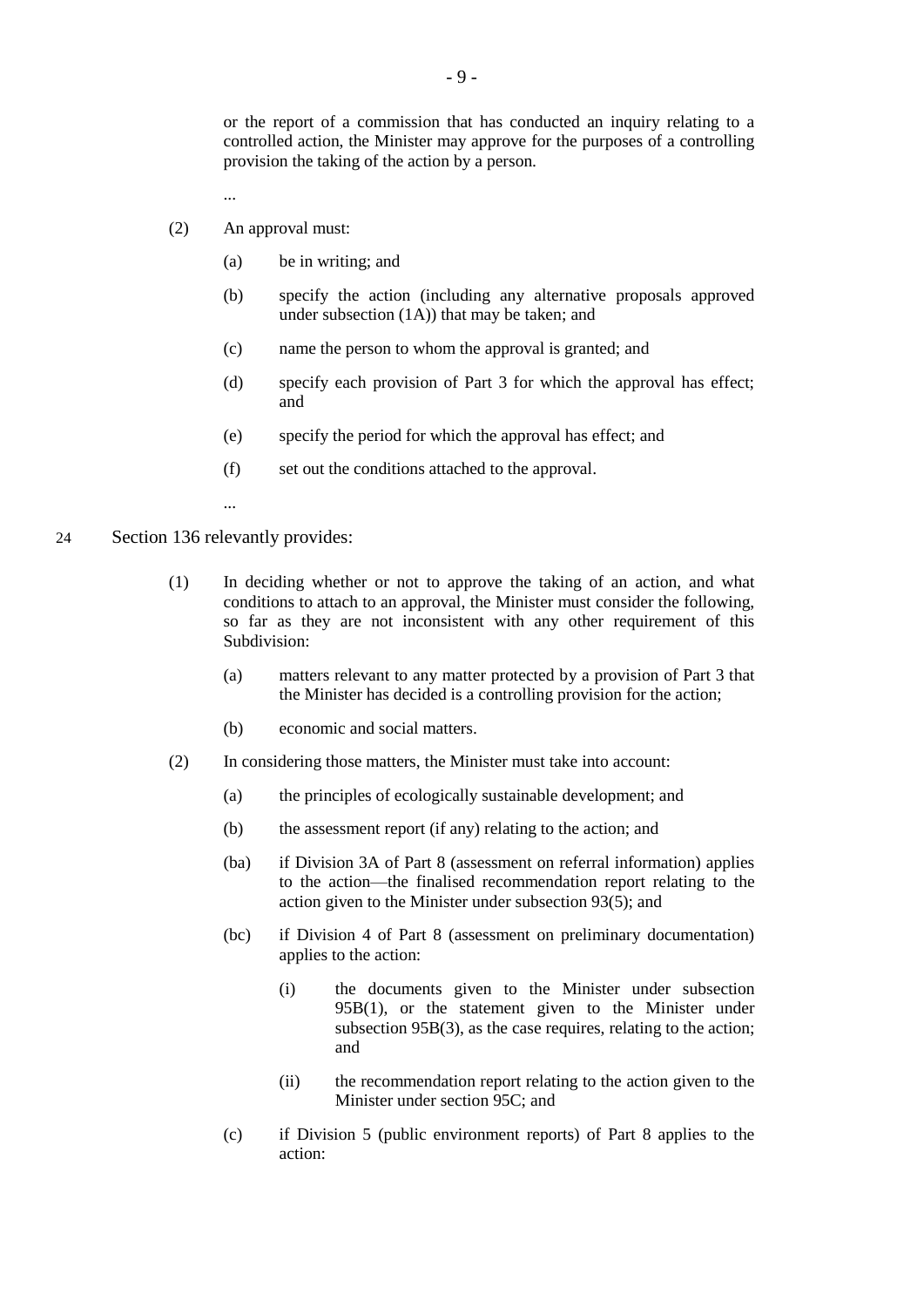- (i) the finalised public environment report relating to the action given to the Minister under section 99; and
- (ii) the recommendation report relating to the action given to the Minister under section 100; and
- (ca) if Division 6 (environmental impact statements) of Part 8 applies to the action:
	- (i) the finalised environmental impact statement relating to the action given to the Minister under section 104; and
	- (ii) the recommendation report relating to the action given to the Minister under section 105; and
- (d) if an inquiry was conducted under Division 7 of Part 8 in relation to the action—the report of the commissioners; and
- (e) any other information the Minister has on the relevant impacts of the action (including information in a report on the impacts of actions taken under a policy, plan or program under which the action is to be taken that was given to the Minister under an agreement under Part 10 (about strategic assessments)); and
- (f) any relevant comments given to the Minister in accordance with an invitation under section 131 or 131A; and
- (fa) any relevant advice obtained by the Minister from the Independent Expert Scientific Committee on Coal Seam Gas and Large Coal Mining Development in accordance with section 131AB; and
- (g) if a notice relating to the action was given to the Minister under subsection 132A(3)—the information in the notice.
- (4) In deciding whether or not to approve the taking of an action by a person, and what conditions to attach to an approval, the Minister may consider whether the person is a suitable person to be granted an approval, having regard to:
	- (a) the person's history in relation to environmental matters; and
	- (b) if the person is a body corporate—the history of its executive officers in relation to environmental matters; and
	- (c) if the person is a body corporate that is a subsidiary of another body or company (the parent body)—the history in relation to environmental matters of the parent body and its executive officers.
- ...
- (5) In deciding whether or not to approve the taking of an action, and what conditions to attach to an approval, the Minister must not consider any matters that the Minister is not required or permitted by this Division to consider.

[There is no subs  $136(3)$ ].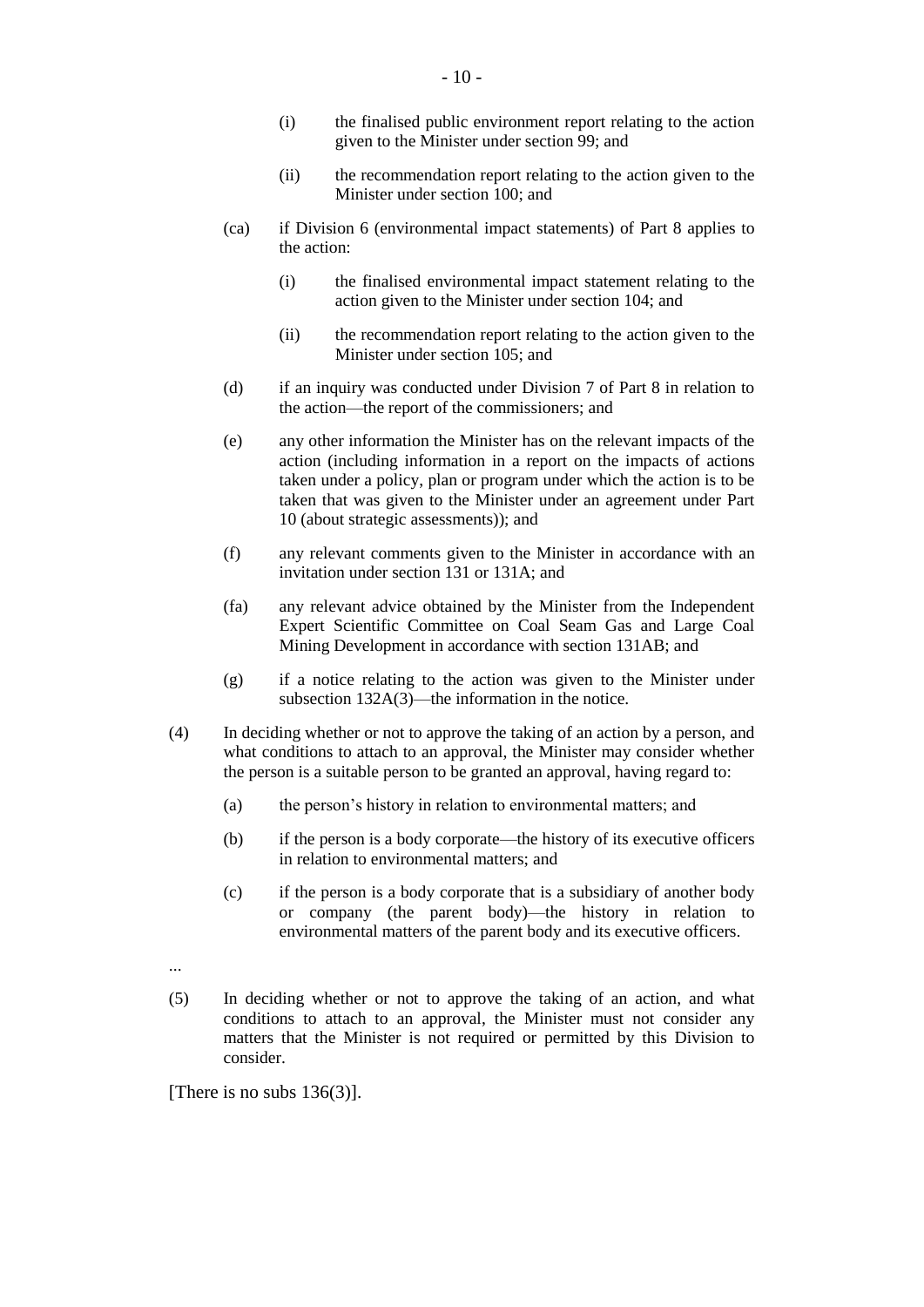137

In deciding whether or not to approve, for the purposes of section 12 or 15A, the taking of an action and what conditions to attach to such an approval, the Minister must not act inconsistently with:

- (a) Australia's obligations under the World Heritage Convention; or
- (b) the Australian World Heritage management principles; or
- (c) a plan that has been prepared for the management of a declared World Heritage property under section 316 or as described in section 321.

137A

In deciding whether or not to approve for the purposes of section 15B or 15C the taking of an action, and what conditions to attach to such an approval, the Minister must not act inconsistently with:

- (a) the National Heritage management principles; or
- (b) an agreement to which the Commonwealth is party in relation to a National Heritage place; or
- (c) a plan that has been prepared for the management of a National Heritage place under section 324S or as described in section 324X.
- 26 In summary, in making a decision concerning a proposed action, the Minister:
	- must or may consider identified matters;
	- must not consider any other matters;
	- must not act inconsistently with World Heritage obligations, principles and management arrangements; and
	- must not act inconsistently with National Heritage management principles, agreements and plans.
- 27 The Minister must also consider the precautionary principle set out in s 391. However that matter is not relevant for the purposes of this appeal.
- 28 There are no criteria as to which the Minister must be satisfied in order to grant approval. By definition, the approval is of an action which has, will have or is likely to have a significant impact upon the protected matters identified by the controlling provisions.

#### **THE MINISTER'S DECISION**

29 On 24 July 2014, the Minister approved the Proposal, subject to conditions. It seems that in the assessment and decision-making process, there had been no consideration of greenhouse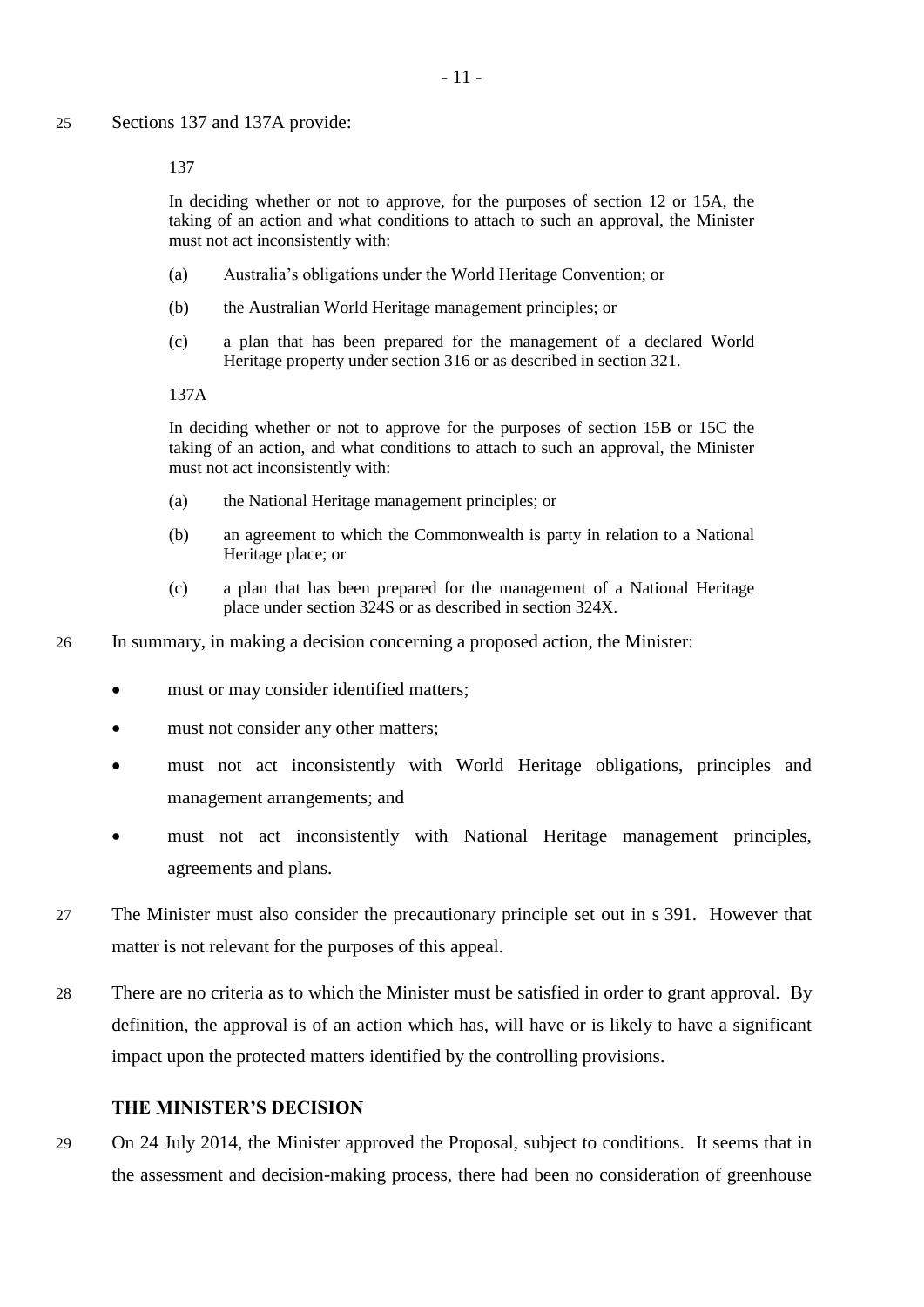gas emissions from the transportation and combustion, in other countries, of the coal to be produced (the "overseas emissions"). At some stage, the possible relevance of such matters (the "new information") was drawn to the attention of the Minister. As a result, on 4 August 2015, the decision was, by consent, set aside. On 14 October 2015, the Minister again approved the Proposal and published reasons for his decision. In those reasons, the Minister set out the circumstances which had led to the setting aside of the earlier decision. The primary Judge summarised those circumstances as follows:

[Subsequent to the earlier decision], Adani and several environmental groups, including the ACF, provided additional information to the Minister relating to environmental impacts of Adani's proposed action. This material (much of which had been put into evidence in earlier proceedings in the Land Court of Queensland in *Adani Mining Pty Ltd v Land Services of Coast and Country Inc* [2015] QLD 48), suggested that:

- mean global temperature rises of 3°C above pre-industrial levels "would result in scenarios where any semblance of reefs to the coral reefs of the Great Barrier Reef Marine Park today would vanish" (expert report of Professor Ove Hoegh-Guldberg in the Land Court);
- at current global rates (and assuming no further growth in emissions), the global emissions budget to limit mean global temperature rises beneath 2°C above pre-industrial levels would be exceeded within 20 years (joint expert report of Dr Chris Taylor and Associate Professor Malte Meinshausen, which was put in evidence in the Land Court) (**joint expert report in the Land Court**)), which would still be a very dangerous level of warming for the Reef (expert report of Professor Hoegh-Guldberg in the Land Court);
- in order to limit warming to beneath 2°C above pre-industrial levels, no more than 850 billion tonnes (**Gt**) with carbon dioxide equivalent greenhouse gas emissions (**CO2-e**) could be emitted globally after 2015 (joint expert report in the Land Court);
- the combustion emissions would be about 4.64 Gt of CO2-e (joint expert report in the Land Court) or about 1/183 of the total available global emissions if warming is to be limited to 2°C; and
- the combustion emissions (4.64 Gt of CO2-e) would be about 54 times greater than the mining emissions from the coal mine directly (0.086 Gt of CO2-e).
- 30 Pursuant to s 136(1)(a) the Minister was obliged to consider, "matters relevant to any matter protected by a provision of Part 3", which provision was a controlling provision for the Proposal. It seems that the Minister accepted that the additional information was, at least possibly a relevant matter for the purposes of s  $136(1)(a)$ . Arguably, the new information also fell within s 136(2)(e). Hence the Minister was obliged to consider the effect of the new information as it related to the protected matters, together with the other material which was before him.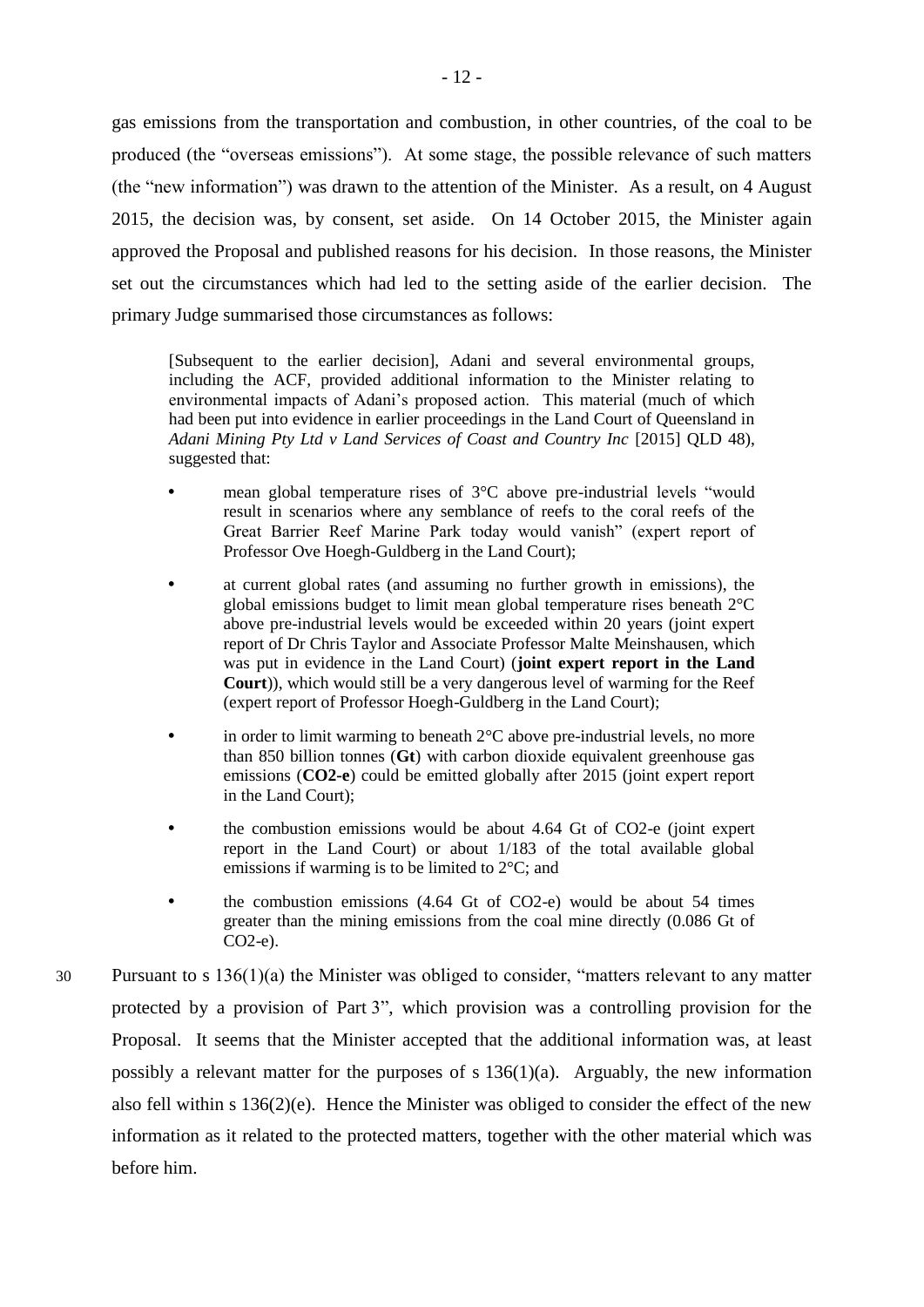#### **THE APPLICATION FOR REVIEW**

31 On 10 November 2015, the appellant (ACF") applied for review of the Minister's decision, seeking an order in the nature of certiorari, calling up and quashing the decision, and an injunction, restraining the Minister from taking any steps to give effect to the decision. An amended application was filed on 28 January 2016. At first instance the application was treated as being pursuant to both s 39B of the *Judiciary Act 1903* (Cth) (the "Judiciary Act") and the *Administrative Decisions (Judicial Review) Act 1977* (Cth) (the "ADJR Act"). Review grounds 1-3 were as follows:

#### **Review ground 1**

The [Minister] made an error of law in failing to apply the statutory command in section 137 of the [Conservation] Act to his consideration of the effect of emissions from transport by rail, shipping and combustion of the product coal overseas on the World Heritage Values of the Great Barrier Reef World Heritage Area, that is the command to not act inconsistently with:

- a. Australia's obligations under the World Heritage Convention, in particular Australia's obligation in Article 4 to do "all it can to the utmost of its resources" to identify, protect, conserve, present, and transmit to future generations the outstanding universal value of the Great Barrier Reef World Heritage Area; and
- b. The World Heritage Management Principles, in particular that the identification, protection, conservation, presentation and transmission to future generations must be the "primary purpose" of the management of the Great Barrier Reef World Heritage Area.

#### **Review ground 2**

The [Minister] made an error of law by:

- a. characterising emissions from transport by rail, shipping and combustion of the product coal overseas as "not a direct consequence of the proposed action", without applying the test in section 527E of the [Conservation] Act;
- b. failing to comply with the requirement in s 136(2)(e) of the [Conservation] Act in respect of the information about those emissions and the impact those emissions would have or were likely to have on the matter protected.

#### **Review ground 3**

Having found in relation to climate change that "it is difficult to identify the necessary relationship between the taking of the action and any possible impacts on relevant matters of national environmental significance" the [Minister] made an error of law in failing to consider or apply the precautionary principle to that conclusion as he was required to do by section 136(2)(a) and section 391 of the [Conservation] Act.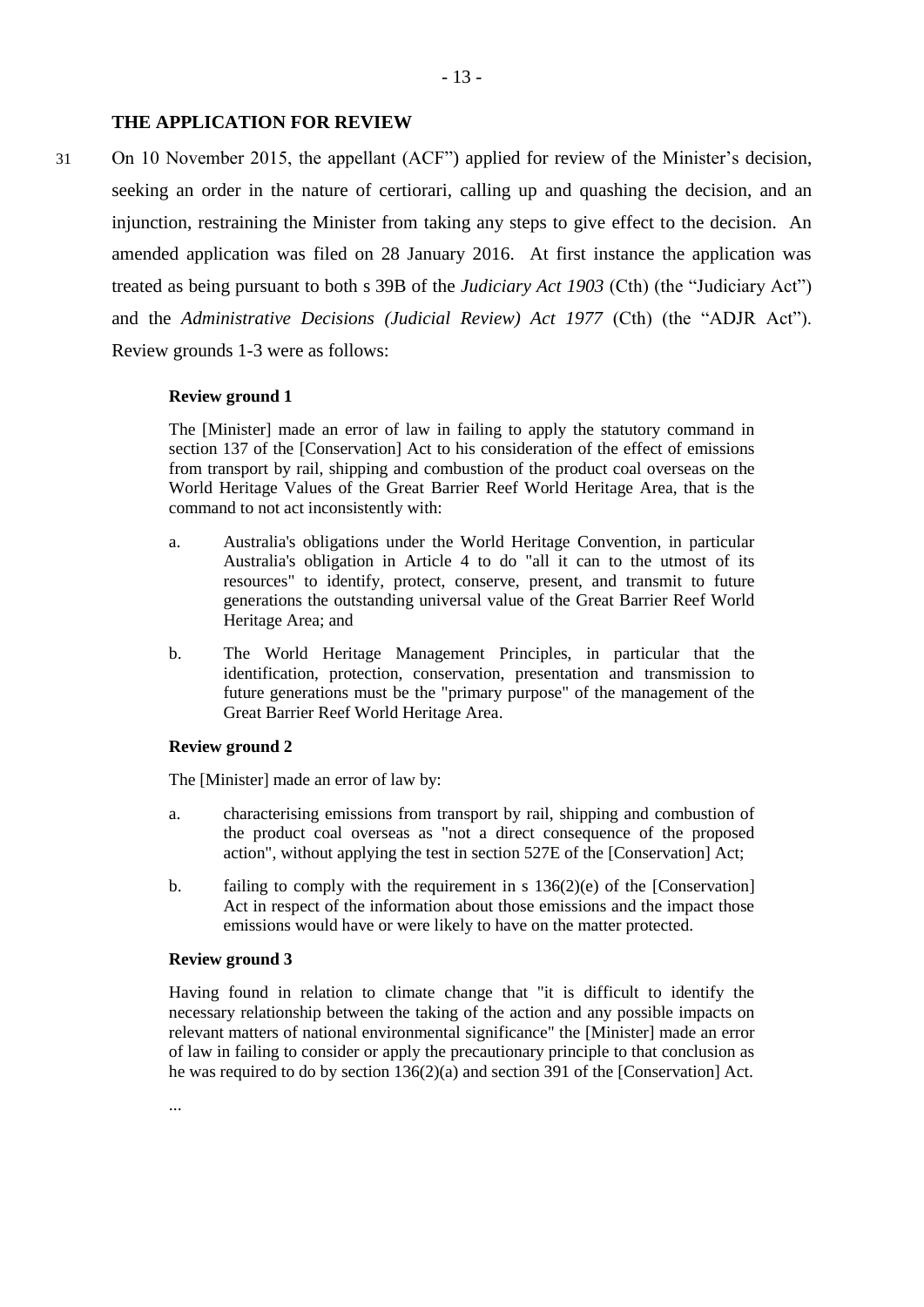- 32 Review ground 4 was abandoned before the commencement of the hearing at first instance. We do not understand there to be any appeal in connection with either review ground 1 or review ground 3.
- 33 Review ground 2 is in two parts. The first asserts that the Minister "characterised" the overseas emissions as not being "a direct consequence" of the proposed action without applying the test in s 527E of the Conservation Act. ACF does not allege that the Minister's characterisation was wrong; only that he made the decision without applying the "test" in s 527E. ACF does not now submit that the overseas emissions or their effects would be direct consequences of the Proposal. The second part of review ground 2 asserts that the Minister failed to comply with the requirements of s  $136(2)(e)$  "in respect of" the overseas emissions. The way in which the Minister allegedly failed is not disclosed in the application. The Minister certainly considered the possibility that the overseas emissions might adversely affect the protected matters. He also referred to the new information concerning the overseas emissions. See paras 48, 53 and 56 of the reasons. The Minister's reasoning is at paras 131-141. He found that:
	- the Proposal would not have an unacceptable impact on the World Heritage values of the Reef (para 170);
	- the grant of approval was not inconsistent with Australia's obligations under the *World Heritage Convention*, the Australian World Heritage managed principles or a plan for the management of a declared World Heritage property (para 171); and
	- the Proposal would not have an unacceptable impact on the National Heritage values of the Reef, and that the grant of approval would not be inconsistent with National Heritage management principles, any agreement to which the Commonwealth was a party, or any plan prepared for the management of a National Heritage place (paras 174 and 175).
- 34 The Minister identified three categories of greenhouse gas emissions, namely:
	- Scope 1 emissions created by the Proposal;
	- Scope 2 emissions generated by the energy required to carry out the Proposal; and
	- the overseas emissions.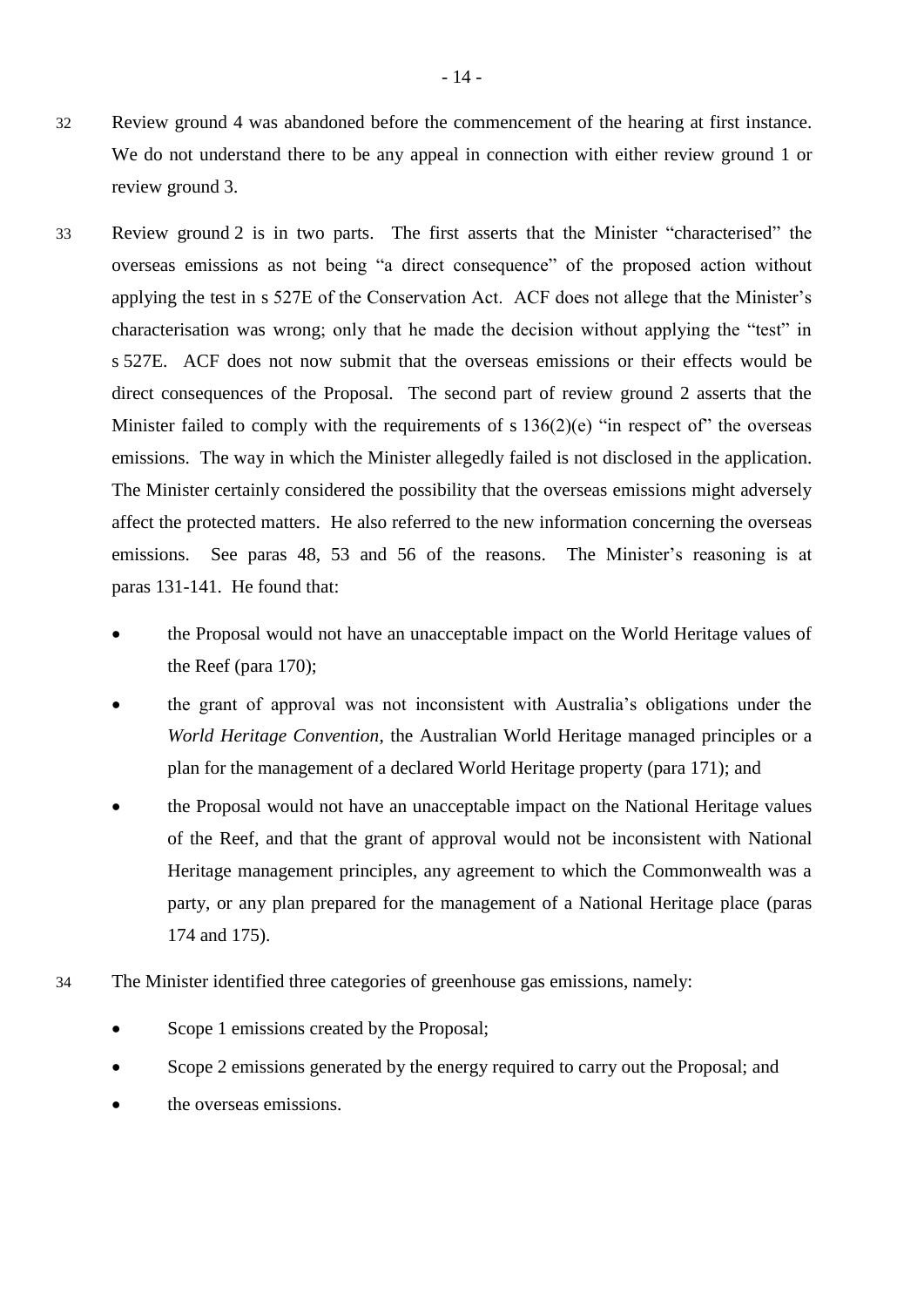- 35 The Minister concluded that Scope 1 and Scope 2 emissions could be dealt with pursuant to existing or future local arrangements. As to the overseas emissions, the Minister said at paras 138, 140 and 141:
	- 138. While the proponent has identified a quantity of overseas GHG emissions that may result from burning the coal, these emissions are not a direct consequence of the proposed action. The actual quantity of emissions that is likely to be additional to current global GHG emissions depends on a range of variables. They include: whether the coal replaces coal currently provided by other suppliers, whether the coal is used as a substitute for other energy sources, and the efficiency of the coal burning power plants. The international multilateral environment agreements, the United Nations Framework Convention on Climate Change and its Kyoto Protocol, provide mechanisms to address climate change globally. Under these agreements, the nations responsible for burning the coal produced from the proposed mine would be expected to address the emissions from transport by rail, shipping and combustion of the product coal in their own countries.
	- ...
	- 140. I found that the quantity of [overseas emissions] from the Carmichael Coal Mine and Rail project proceeding is subject to a range of variables. It is possible to determine a possible total quantity of these emissions that may occur, as provided under paragraph 136. However, determining the actual net emissions from transport by rail, shipping and combustion of the product coal that would occur as a result of the project, after taking account of the variables outlined above, is speculative at this stage. It is therefore not possible to draw robust conclusions on the likely contribution of the project to a specific increase in global temperature. As a result it is difficult to identify the necessary relationship between the taking of the action and any possible impacts on relevant matters of national environmental significance which may occur as a result of an increase in global temperature.
	- 141. I found that direct and consequential greenhouse gas emissions associated with the project will be managed and mitigated through national and international emissions control frameworks operating in Australia and within countries that are the import market for coal from the project.

## **THE PRIMARY JUDGE'S REASONS**

- 36 The primary Judge summarised the ACF's submissions concerning review ground 2 at [66]-[76]. The salient points were that the Minister:
	- had asked himself the wrong question in evaluating the new information, and that s 136(2)(e) required that he ask whether the consequences for the Reef of the overseas emissions were relevant impacts of the Proposal within the meaning of ss 82 and 527E;
	- wrongly "applied a range of criteria which were not sourced in the [Conservation Act]";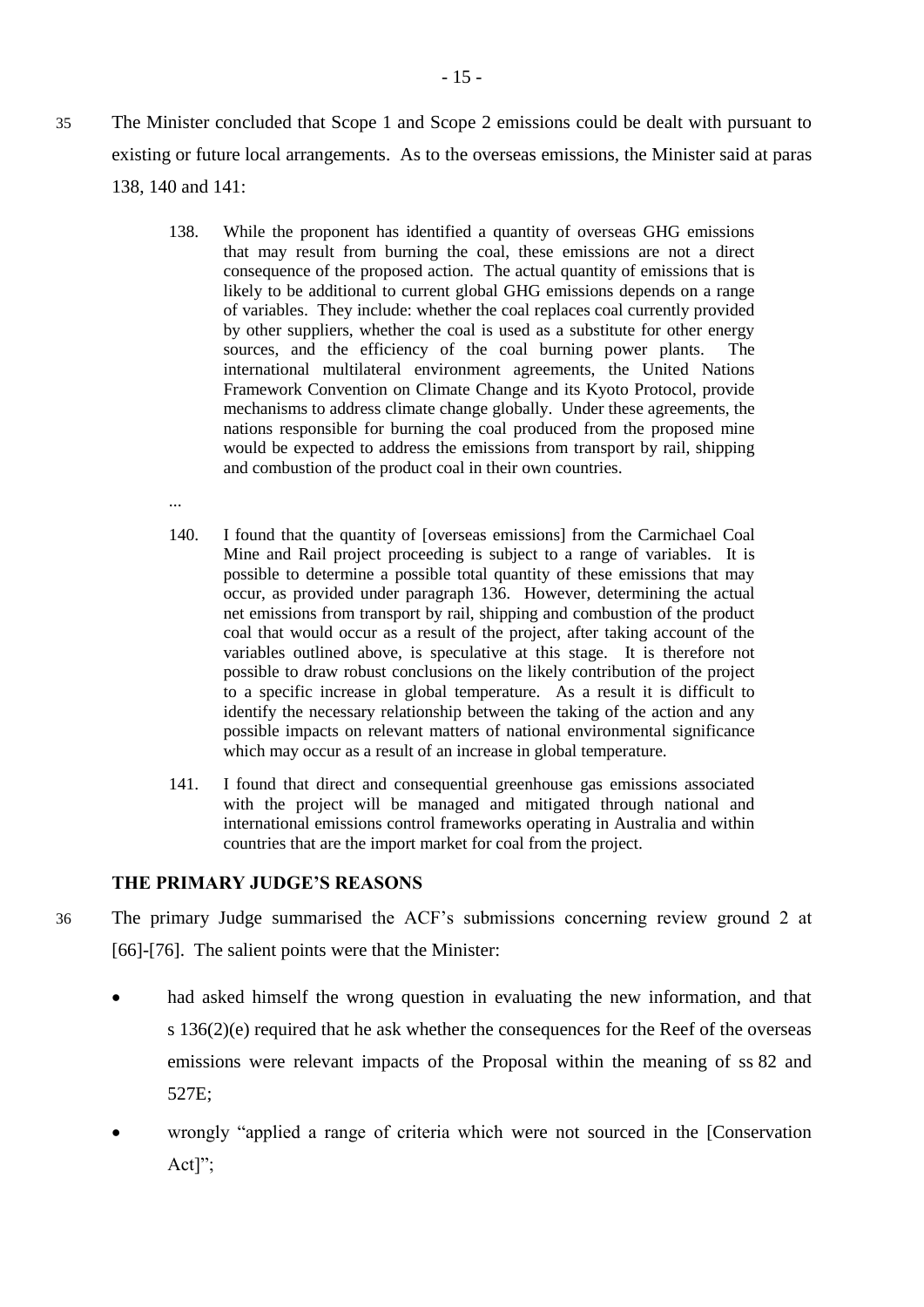- ought to have asked whether the overseas emissions were relevant impacts within the meaning of ss 82 and 527E;
- could only properly undertake the task of taking into account information about relevant impacts, and then determining whether there was additional information about relevant impacts of the Proposal, if he correctly understood the meaning of the term "relevant impacts" as defined in s 82 and s 527E;
- ought not to have applied a range of criteria beyond the Conservation Act to justify a different treatment of overseas emissions so that he did not have to quantify the impact of those emissions, or impose conditions to mitigate or repair damage which they would cause to the Reef;
- incorrectly enquired whether the overseas emissions would create a net increase in global emissions;
- failed to apply criteria contained in subss  $527E(2)$ , e, (f) and (g);
- wrongly treated as relevant the responsibilities of different parties for addressing climate change;
- in distinguishing between Scope 1 and Scope 2 emissions on the one hand and the overseas emissions on the other, failed to consider the basis for that distinction "which led him to not apply s 527E" of the Conservation Act; and
- wrongly took into account a range of matters which might have been properly considered after the new information had properly been taken into account in determining that it was difficult to identify any "relevant impacts" on the Reef.
- 37 The primary Judge, at [70], said:

In essence, the ACF's core proposition with respect to ground 2 was that the Minister failed properly to consider whether the impacts of the combustion emissions on the Reef were "relevant impacts" in circumstances where the new information before him showed that they were "relevant impacts".

38 Notwithstanding the suggestion in review ground 2 that the Minister erred in characterising the overseas emissions as not being a direct consequence of the Proposal, the primary Judge appears to have understood ACF's case as being that the overseas emissions were indirect consequences, as they clearly were. We do not understand the ACF to have submitted otherwise on appeal.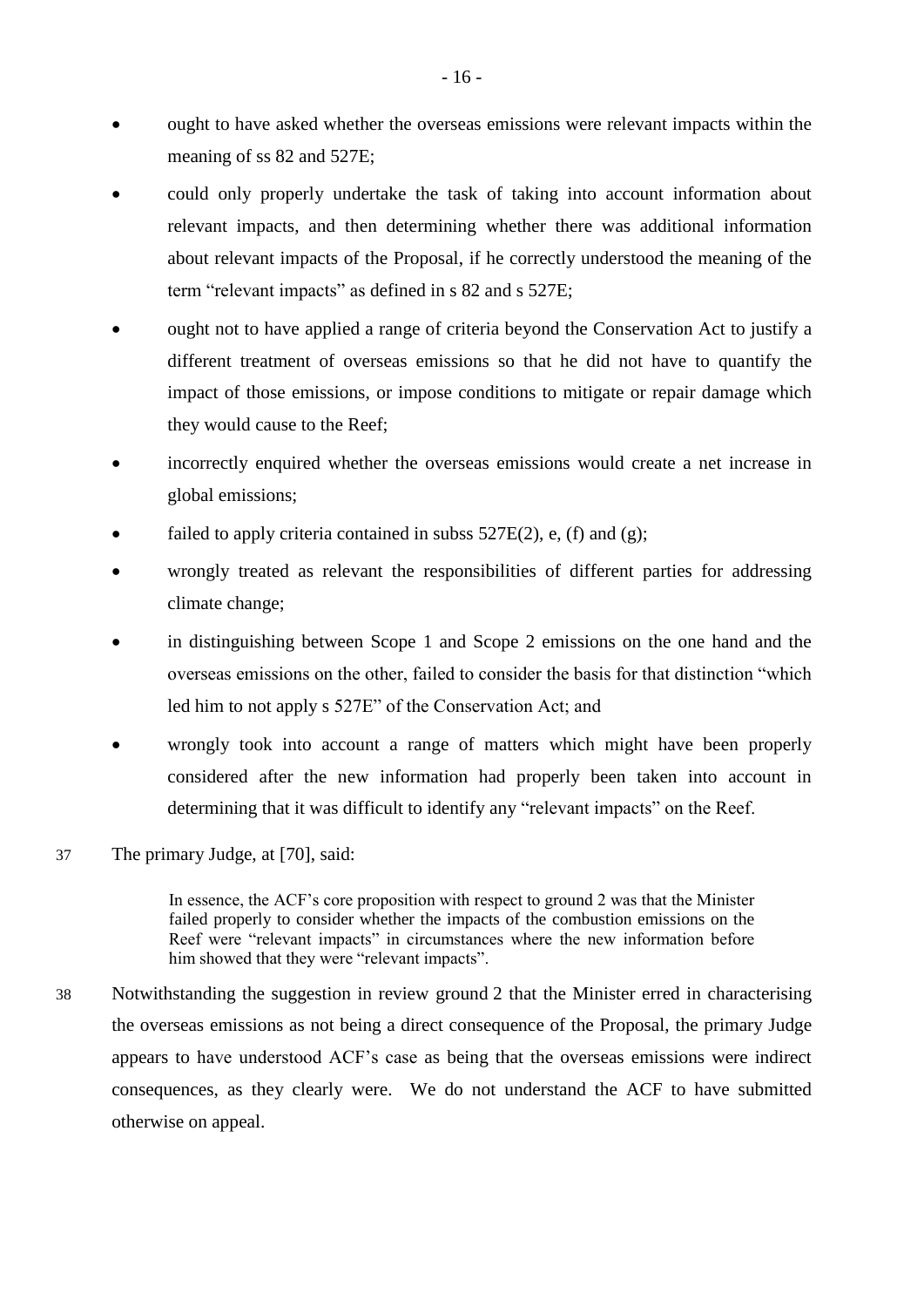39 His Honour noted the circumstances in which s 527E was inserted into the Conservation Act and the Explanatory Memorandum which states:

> This item inserts new section 527E into the Act. This section inserts a definition of "impact". The purpose of the amendment is to clarify the extent to which impacts which are indirect consequences of actions must be considered or dealt with under the Act. Section 527E applies to all direct and indirect consequences of the taking of an action by a person, which meet the criteria in the section. Subsection  $527E(2)$ only applies in relation to impacts of actions by third parties which are an indirect consequence of the taking of an action by the first person.

40 His Honour also referred to the following passage from the reasons of Jessup J in *Tarkine National Coalition Inc v Minister for the Environment* (2015) 233 FCR 254 at [39] as follows:

> On my reading of the relevant provisions of the [Conservation] Act, the heart of it is to be found in s  $136(2)(e)$ . Reading ss  $82(1)$  and  $527E$  into s  $136(2)(e)$ , the Minister was required to take into account any other information that he had on the consequences that the proposal would have, or was likely to have, on the matter protected by each provision which was a controlling provision in relation to the proposal, being consequences that were either direct in relation to that matter or, if indirect, were substantially causative in relation thereto.

- 41 The word "causative" may not be entirely appropriate, at least if it is read as qualifying the word "consequences". It is the proposal which must be causative of the consequences. However his Honour's meaning is clear enough. At [158]-[159] the primary Judge observed:
	- 158 It was common ground that the relevant events or circumstances here relating to combustion emissions were the physical effects associated with climate change, particularly increased ocean temperature and ocean acidification as well as more extreme weather events.
	- 159 These events and circumstances can only be an "impact" if Adani's action is a substantial cause of those events or circumstances.
- 42 In the language adopted in s 527E(1) only an "event" or "circumstance" may be an impact of an action. The *New Shorter Oxford English Dictionary* defines the word "impact" as, "the striking of one body as against another, a collision ... the [strong] effect of one thing, person, action, etc, on another; an influence; an impression". It is a little difficult to describe increased ocean temperature, ocean acidification or more extreme weather events as impacts on World Heritage values, National Heritage values or the Marine Park environment, although one may readily accept that those events or circumstances might cause impacts upon such matters. However the case appears to have been conducted on the basis outlined at [158]-[159]. This possible anomaly is explained at [134] where his Honour said:

The ACF's reply submissions may be summarised as follows. First, it was confirmed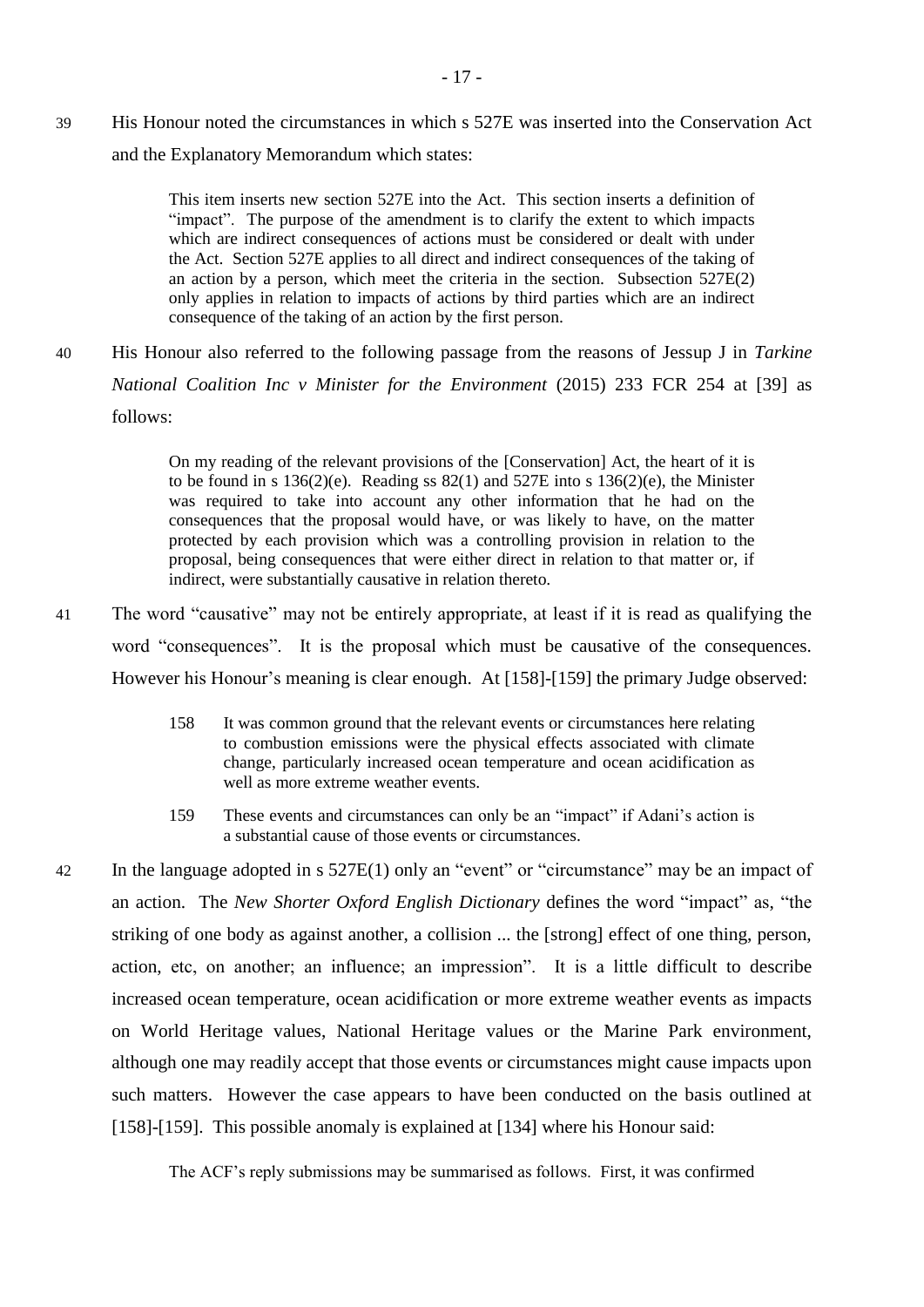that the ACF's position is that the relevant "event or circumstance" is "damage by greenhouse gas emissions", which he confirmed was the same as saying an increase in sea temperature and ocean acidification caused by climate change and that, therefore, the ACF approached this issue no differently from the Minister.

- 43 The primary Judge's reasons for rejecting review ground 2 appear at [155]-[174]. His Honour considered that ACF's criticism was largely based upon the Minister's failure to refer directly in his reasons to s 82 or s 527E. At [160]-[161], his Honour gave the following summary of the Minister's reasons concerning the overseas emissions:
	- 160 Applying the principles discussed above as to how the Minister's statement of reasons should be read, I consider that the Minister found that he could not determine that that action would be a substantial cause of the relevant events or circumstance for the reasons which he set out in [140] of his statement of reasons for decision.
	- 161 In my view, [138] of the statement of reasons indicates that the Minister proceeded on the basis that the combustion emissions could not be regarded as a direct consequence of the proposed action. It is evident that the Minister then proceeded to determine whether or not the relevant events or circumstances flowing from the combustion emissions were the "impact" of the action within the meaning of s 527E. The Minister explained in [140] that the quantity of overseas gas emissions was subject to a range of variables and that, although it was possible to determine a possible gross quantity of such emissions that may occur (as set out in [136] of the statement of reasons), the range of variables relevant to such a determination meant that the quantity of actual net emissions was speculative at that time. Consequently, so the Minister found, it was not possible for him to draw firm conclusions as to the likely contribution of Adani's action to a specific increase in global temperature. This meant, in turn, that it was difficult to identify the necessary relationship between the taking of the action and any possible impacts on relevant environmental matters, including the Reef.
- 44 The primary Judge concluded that the Minister had, in effect, adopted the language of s 527E and then addressed the meaning of the phrase, "substantial cause". His Honour, in effect:
	- held that the Minister had concluded that the overseas emissions would have no relevant impact on the Reef;
	- rejected the ACF's submission that the Minister had not considered whether the consequences of the overseas emissions were relevant impacts; and
	- rejected the suggestion that the Minister had not considered the additional information concerning the overseas emissions.
- 45 His Honour dismissed the review application.

## **THE APPEAL**

46 The grounds of appeal are as follows: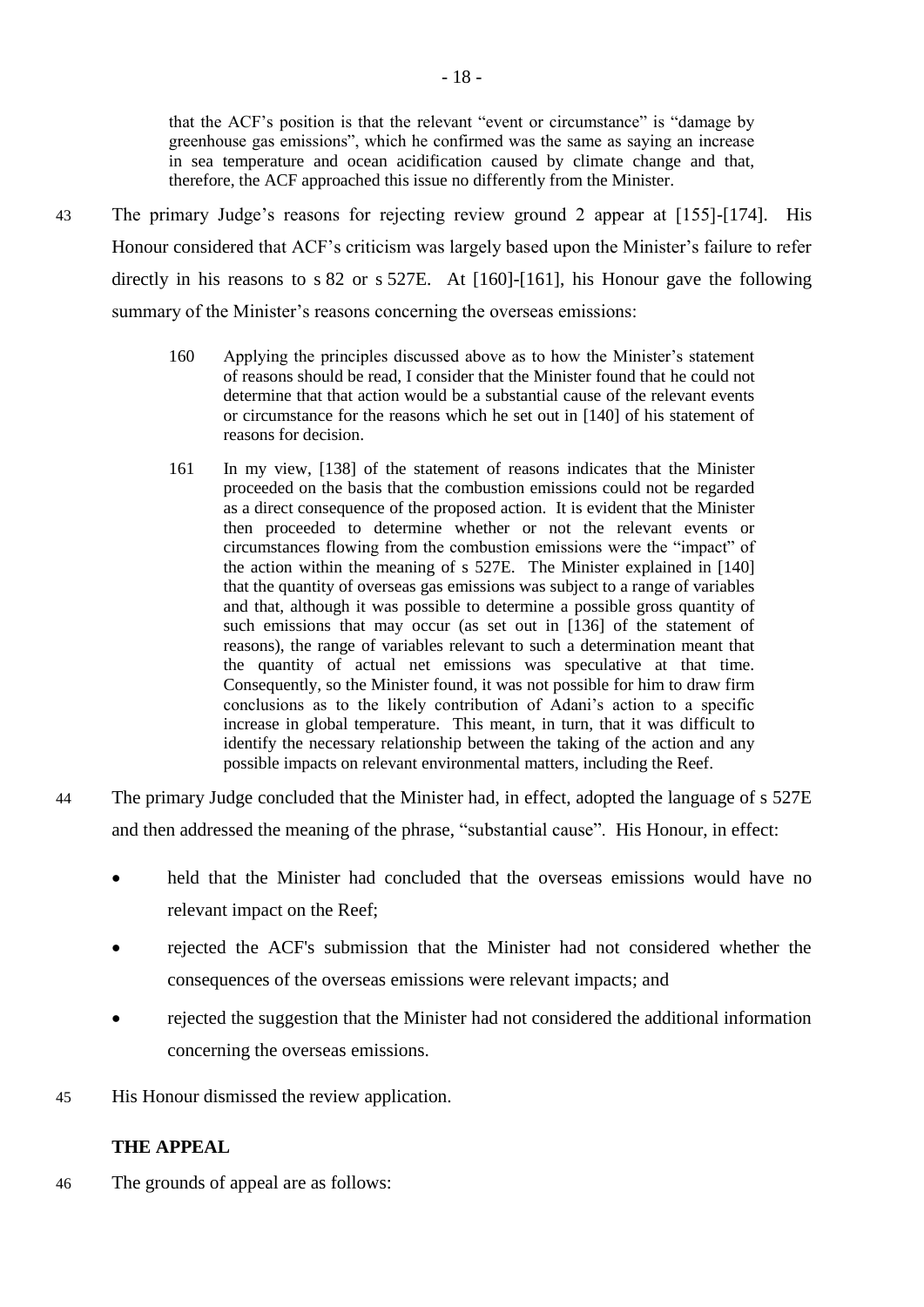- 1. The primary judge:
	- a. erred by interpreting the Statement of Reasons as including a determination by the Minister as to whether or not the physical effects of climate change on the Great Barrier Reef were an "impact" of the action within the meaning of s 527E of the [Conservation] Act;
	- b. should have found that the Minister failed to apply s 527E when considering the physical effects of climate change on the Great Barrier Reef.
- 2. Alternatively, if, on a proper interpretation of the Statement of Reasons, the Minister did purport to determine whether or not the physical effects of climate change on the Great Barrier Reef were an "impact" of the action within the meaning of s 527E of the [Conservation] Act, then the primary judge:
	- a. erred by failing to hold that the Minister misdirected himself as to the correct question under, or that he misapplied, ss  $82(1)$ ,  $136(2)(e)$  and 527E of the [Conservation] Act; or
	- b. erred by failing to hold that, on the facts as found by the Minister in paragraphs 131-141 of the Statement of Reasons, it was not open to the Minister to determine that the physical effects of climate change on the Great Barrier Reef were not an "impact", within the meaning of ss 82(1) and 527E, properly construed.
- 47 In its written submissions on appeal at paras 6 and 7, ACF asserted that the Minister had found that:
	- 6. [T]he harmful effects of climate change (increased ocean temperature and acidification) are the most serious threat to the Great Barrier Reef; (b) these effects will get worse, and their extent and persistence depends on how effectively the issue of rising levels of greenhouse gases is addressed worldwide (that is, the Minister accepted the effects were caused by greenhouse gas emissions); (c) it was possible to determine a possible total quantity of greenhouse gas emissions from transport and combustion of the coal from the mine, being 4.64 billion tonnes of carbon-dioxide-equivalent greenhouse gas emissions (**CO2-e**) over the life of the mine.
	- 7. These three findings were sufficient for, and necessitated, the conclusion that future harmful effects of climate change on the Great Barrier Reef were potential "impacts" (within the meaning of s  $527E(1)(b)$  and (2) of the Act) of the action. Had the Minister appreciated this, he would then have had to consider whether the impacts were "likely", and therefore "relevant impacts" (Footnotes omitted.)
- 48 At paras 8 and 9, ACF then submitted:
	- 8. Instead, the Minister considered "[t]he actual quantity of emissions that is likely to be additional to current global GHG emissions" or "the actual net emissions", after taking into account the following "variables": (a) "whether the coal replaces coal currently provided by other suppliers"; (b) "whether the coal is used as a substitute for other energy sources"; and (c) "the efficiency of the coal burning power plants".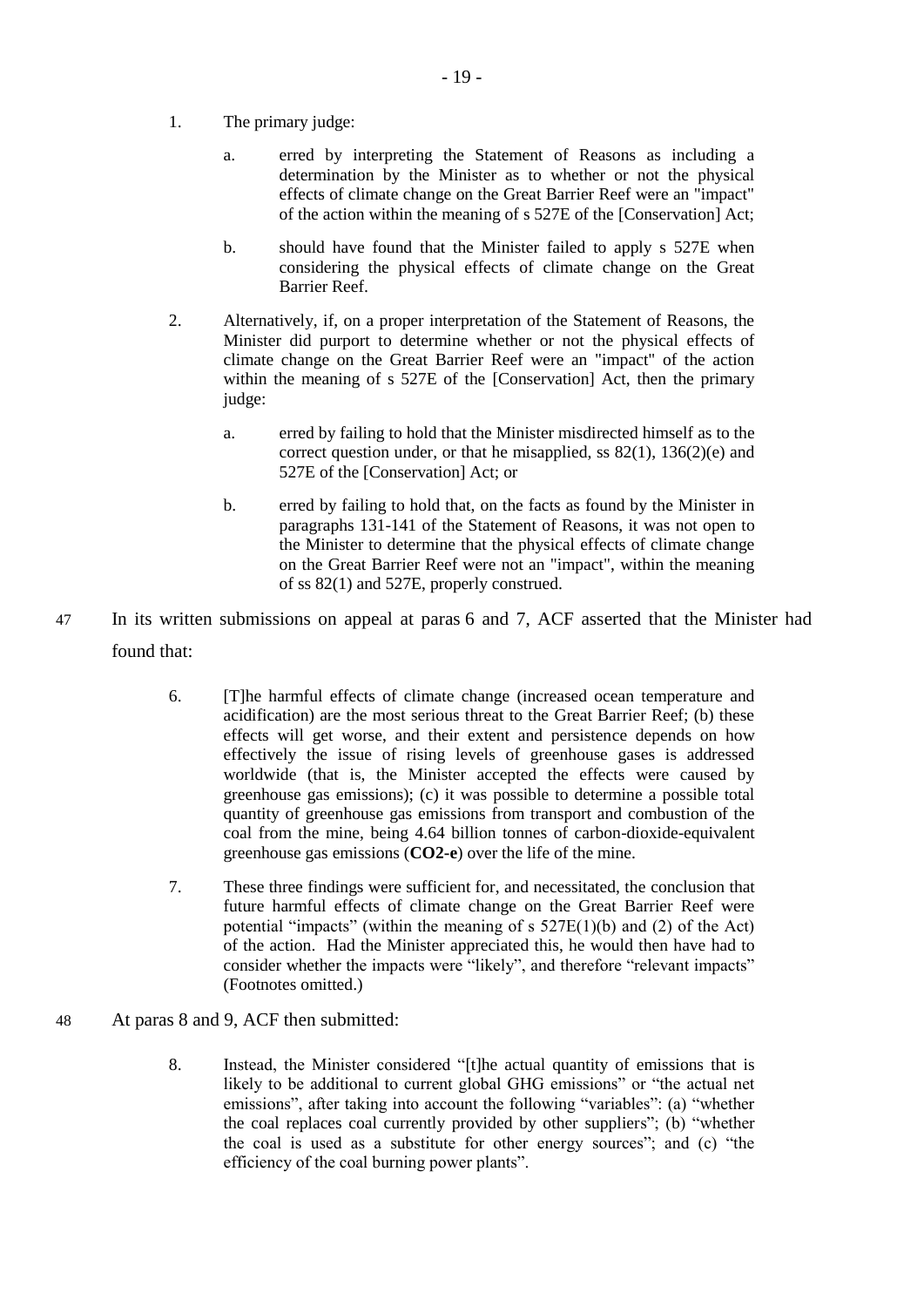- 9. The apparent relevance of (c) is that the amount of emissions might be less than 4.64 billion tonnes CO2-e, but the Minister did not suggest that the resultant amount would be so reduced that climate change effects from the emissions would be insubstantial. The relevance of (a) and (b) is that, if the mine did not proceed, the same amount of greenhouse gas emissions might be produced from other sources instead. This is what the Minister meant by the "actual quantity of emissions that is likely to be additional to current global GHG emissions" and "the actual net emissions": the harm to the Great Barrier Reef might be the same, but be caused by someone else.
- 49 Curiously, ACF does not assert, as a ground of appeal, that the Minister failed to take account of relevant matters, or took into account irrelevant matters. Rather, it asserts that the Minister did not have regard to the definition of the term "impact" in s 527E, and so did not identify the effects of the overseas emissions as being impacts. ACF submits that the primary Judge adopted an unduly generous approach to the adequacy and/or effect of the Minister's reasons. His Honour gave close consideration to decisions concerning the proper judicial approach to reasons for administrative decisions. We have previously set out his Honour's understanding of the effect of the Minister's reasons. We see no reason to conclude that his Honour in any way misconstrued them. It follows that we consider ACF's submission to be without merit.
- 50 In considering the Minister's reasons, one must keep in mind the fact that the decision authorised by s 130 is, by definition, a decision to allow, or not to allow a proposed action which will, or is likely to, have a significant impact on a matter protected by a provision in Pt 3. It cannot be a valid criticism of any such decision that it permits an action which will, or is likely to, produce such an impact. Whilst the matters relevant to the decision are prescribed, primarily in Pt 9, there is no particular matter of which the Minister must be satisfied. The Minister is not required to make intermediate decisions concerning "impacts" or the causes of impacts. The decision may well have political consequences. That is a matter for the Minister and the government. We make these observations simply because much of ACF's case seems to be based on the proposition that the decision cannot be correct because the Proposal will, or is likely to, cause some damage to the Reef.
- 51 The Minister's reasons are relatively short but are obviously based on extensive evidence, which evidence had been assessed pursuant to the Queensland Bilateral Agreement. An important aspect of the Minister's reasoning concerned the existence in Australia of governmental measures which would regulate the anticipated Scope 1 and Scope 2 emissions. Similarly, the Minister understood that the provisions of the *United Nations Framework Convention on Climate Change* and the *Kyoto Protocol*, place responsibility for dealing with the overseas emissions upon the countries consuming the coal. Paragraph 141 of the reasons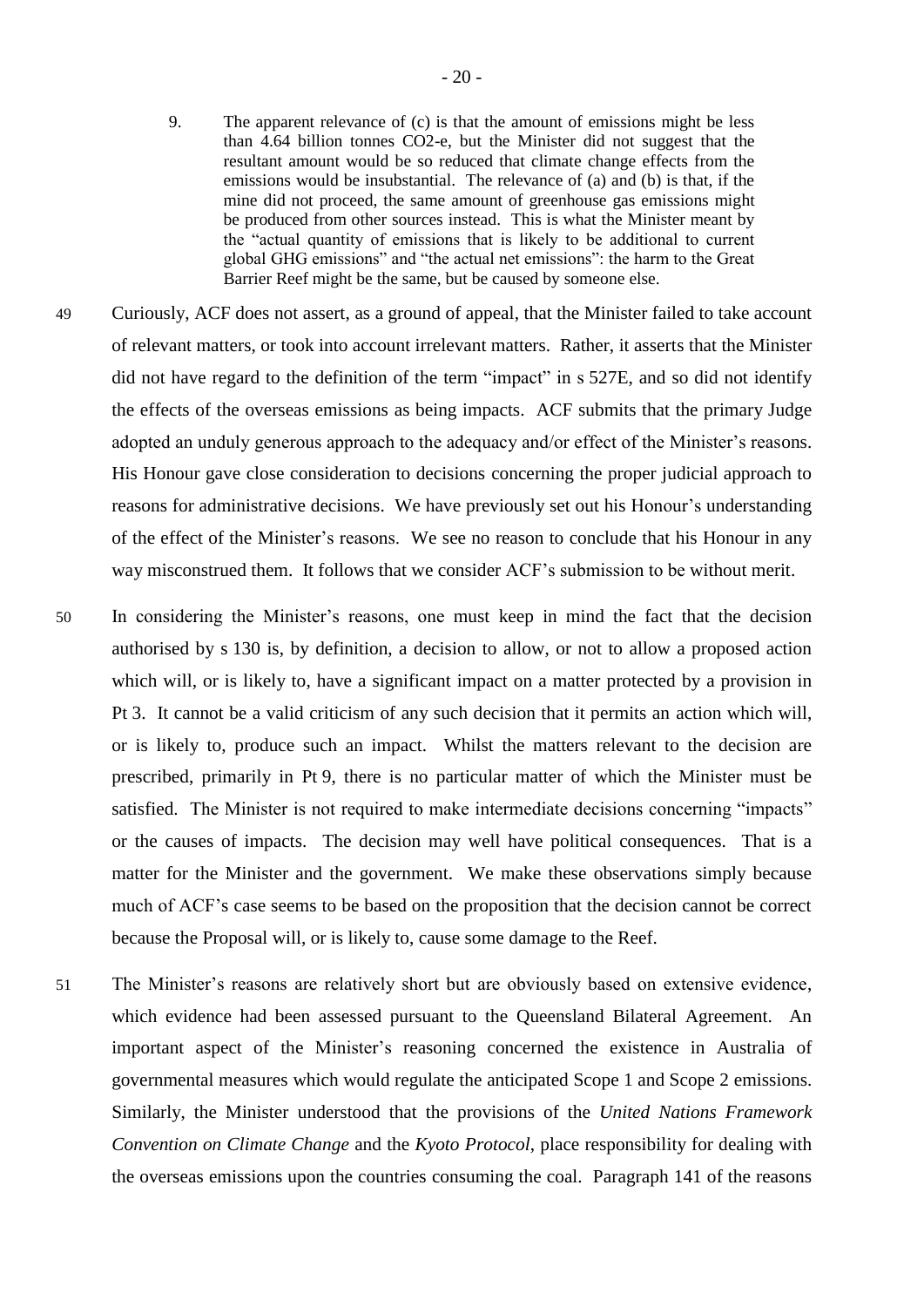demonstrates that the Minister considered that those national and international arrangements would manage and mitigate emissions in Australia and the overseas emissions. In its submissions, ACF largely overlooks that aspect of the reasons.

- 52 We consider that ACF's focus on ss 82, 136(2)(e) and 527E has led it into error. The Conservation Act identifies three phases in the process leading to a decision to approve or not approve an action. First, the Minister must decide whether the proposed action needs approval. If he or she so decides, then he or she must identify the relevant controlling provisions. Second, an assessment report will be prepared pursuant to s 47(4), s 84(3) or s 87(4). See s 136(2)(b) and s 130(2). In each case, the assessment report must address the relevant impacts which are, as we have observed, impacts on the protected matters identified by the Minister pursuant to s 75. Third, the Minister makes his or her decision, based upon the matters identified in s 136 and, perhaps, elsewhere in the Conservation Act.
- 53 The Minister is directed by s 136 to consider, "matters relevant to any protected matter". He or she is not required to decide, at that stage, whether or not a particular event or circumstance is an "impact" or "relevant impact", save for the purpose of deciding whether s 136(2)(e) has been engaged: that is, for the purpose of deciding whether there is material identified by that provision, which material, he or she must consider. In this case the new information was such material. The identification of controlling provisions and relevant impacts are primarily steps designed to provide a structure within which the assessment of the relevant action may be conducted. Those concepts will generally be irrelevant to the Minister's decision pursuant to s 130. Of course, the likely consequences of the overseas emissions had to be considered, but that exercise did not necessarily involve applying either s 82 or s 527E. However, as the primary Judge found, the Minister adopted some of that statutory language.
- 54 ACF's submissions contain two anomalous aspects.
- 55 The primary Judge observed at [68] that ACF had submitted that the Minister's erroneous approach involved certain steps, including:
	- ...
	- (b) the harm to the Reef caused by the combustion emissions is a relevant impact in respect of the Reef unless:
		- it is not likely to occur (as Kiefel J found in *Nathan Dam* at first instance at [39]); and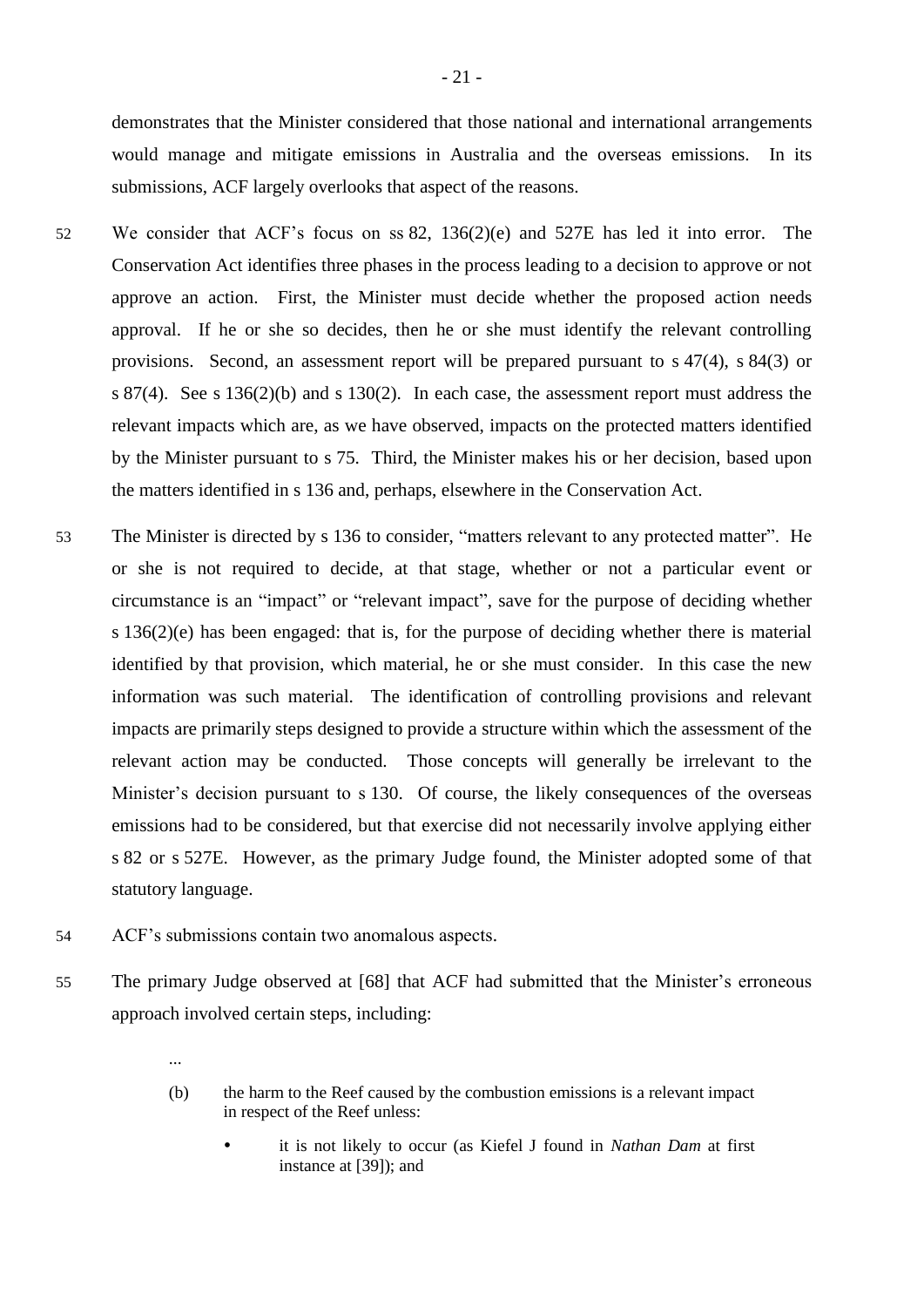...

it did not meet the test in any of ss  $527E(2)(e)$ , (f), (g), and the Minister's characterisation of the determination of combustion emissions as "speculative at this stage" did not involve an application of these criteria ...

- 56 Although that proposition is said to be evidence of the Minister's error, we think it more likely that ACF meant that the Minister's reasons were inconsistent with it. For the reasons that we have given, we do not consider that the Minister needed to have specific regard to those provisions. However the effects of the Proposal were to be considered pursuant to s 136. We do not understand the relevance of ss 527E(e), (f) and (g) for present purposes. They prescribe some of the circumstances necessary in order that an event or circumstance be an impact. We doubt very much that there could have been any dispute concerning these matters. We readily infer that the Minister assumed that those conditions were satisfied for the purposes of his consideration of the new information.
- 57 In ACF's submissions on appeal, at paras 38 and 39, it seems to submit, at least tacitly, that the overseas emissions should have been "referred" for "assessment". It is not clear to us whether the submission is that the matter should have been referred for assessment pursuant to the Queensland Bilateral Agreement, or whether the submission is that the Minister should have, himself, assessed the matter. The former course would be authorized by s 132. In our view, the Minister took the latter course. There is no attack upon his failure to proceed pursuant to s 132.
- 58 Section 136(1)(a) required the Minister to consider matters relevant to any protected matter. Section 136(2)(e) limited the "other information" to be considered by requiring that it be "on" the relevant impacts, namely impacts on the protected matters. In this case, it was not necessary that the Minister decide whether the overseas emissions were relevant impacts. He rather had to consider whether the new information was "on the relevant impacts" of the Proposal. In our view he accepted, or perhaps assumed, that the new information was "on the relevant impacts", and so he addressed it in his consideration of matters relevant to the protected matters. Whilst ss 82 and 527E(2) were part of the statutory framework pursuant to which the Minister granted the approval, there was no need, in this case, for a detailed consideration of those provisions in connection with the process prescribed in ss 130 and 136. Further, nothing in the reasons suggests that the decision was based on any erroneous view of the effects of those provisions. We find it difficult to avoid the conclusion that ACF's submissions are based on the proposition that the Minister could not reasonably have reached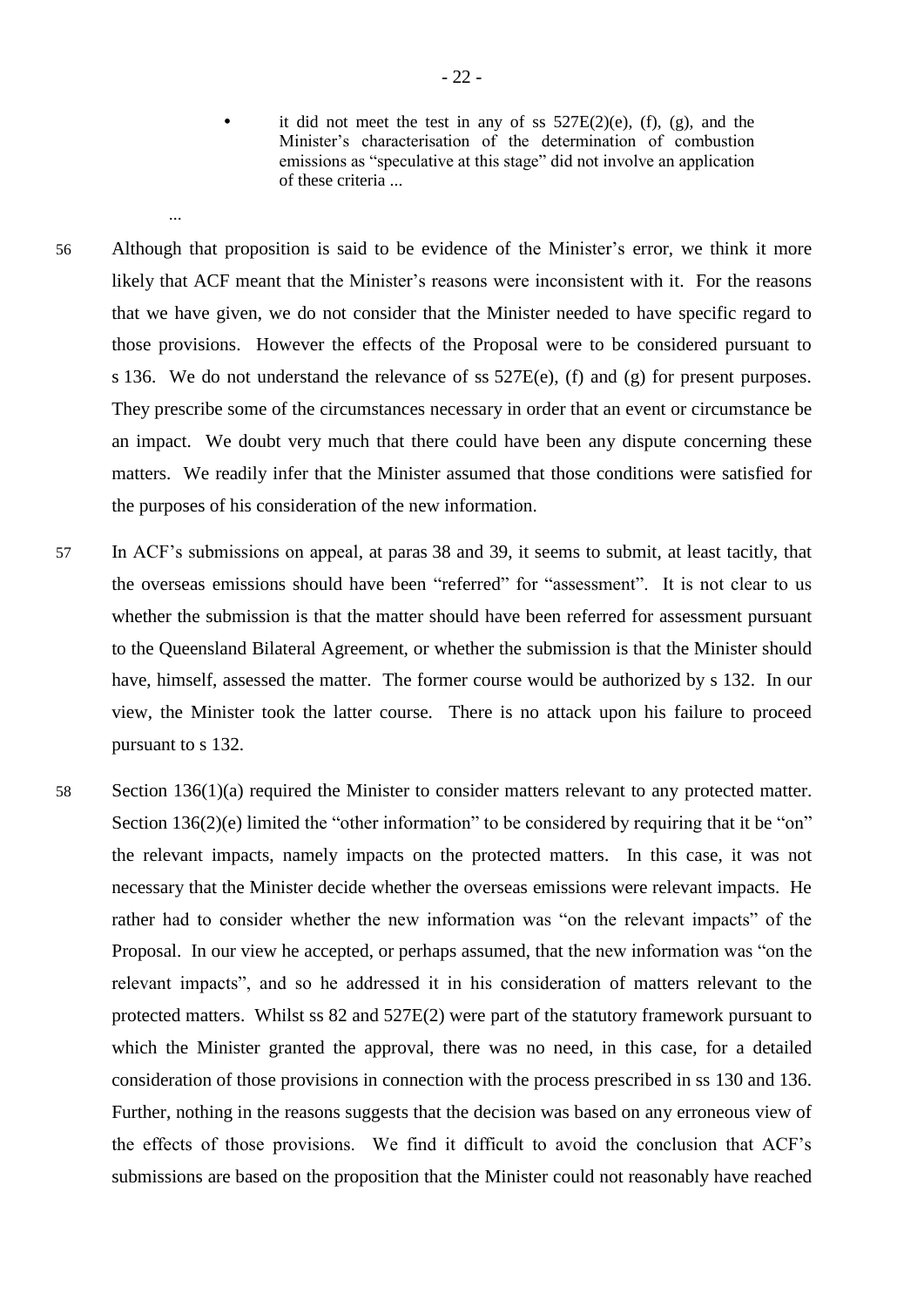the decision which he did, absent some misunderstanding. Its submissions concerning ss 82 and 527E seem to be little more than an attempt to characterise as a procedural error, criticism concerning the merits of the decision.

- 59 Consideration of the new information concerning the overseas emissions involved evaluation by the Minister of the likely impact of such emissions upon the protected matters. That is the process which the Minister undertook at paras 131-141. The outcome of the evaluation is set out in paras 140 and 141. No doubt, that outcome formed part of the basis upon which he decided to grant the approval. It follows that both grounds of appeal must fail.
- 60 In any event, we consider that the primary Judge correctly outlined the Minister's reasons. In effect the Minister found that:
	- greenhouse gas emissions pose an existential threat to the Reef;
	- the extent and persistence of such impacts depend to a large degree on how effectively the issue of rising levels of greenhouse gases is addressed worldwide;
	- the transportation and combustion overseas of the coal to be mined, would produce substantial quantities of greenhouse gasses;
	- those overseas emissions would be indirect consequences of the Proposal;
	- any increase in greenhouse gas emissions in excess of current emissions, caused by the overseas emissions would depend upon a number of variables including:
		- whether the mined coal would replace coal currently provided by other suppliers;
		- whether the burning of the mined coal would be a substitute for other energy sources;
		- the efficiency of coal burning power plants; and
		- the international obligations of coal burning countries to address the emissions within their respective borders;
	- it is not possible to draw robust conclusions as to the likely extent to which the Proposal would contribute to increased global temperatures as a result of the overseas emissions; and
	- it is therefore difficult to identify a relationship between the Proposal and any impacts on relevant matters of national environmental significance which may occur as the result of any increase in global temperature.